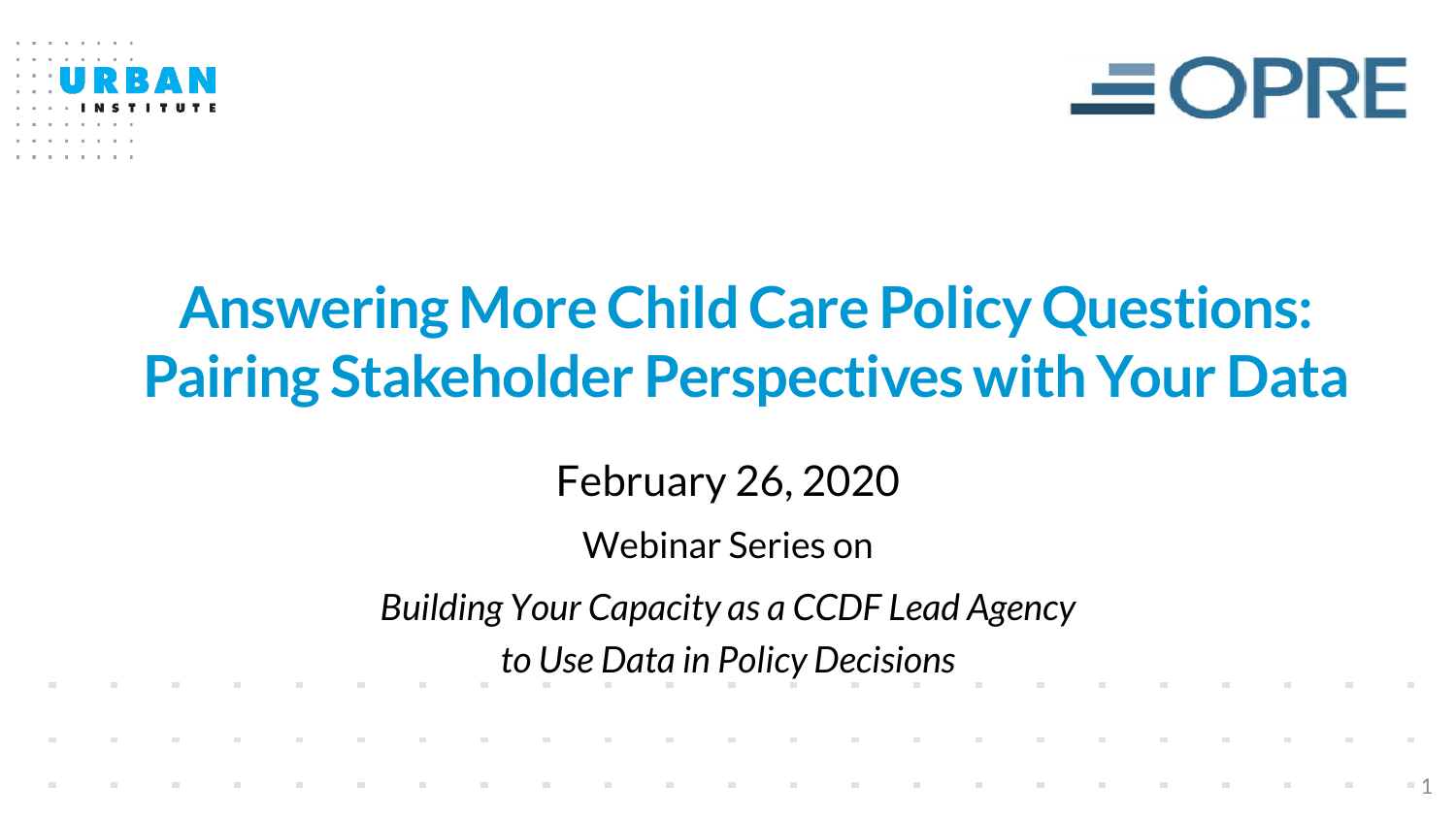# **Overview of Webinar**

- 1. Welcome and introductions
- 2. Stakeholder perspectives: why, who, how? Gina Adams, Urban Institute
- 3. Recent experiences in gathering information from stakeholders

Julia Henly, University of Chicago Teresa Derrick-Mills, Urban Institute

- 4. Reactions from a state agency perspective Linda Saterfield, Illinois Office of Child Care
- 5. Your questions and reflections

Center for Supporting Research on CCDBG Implementation 2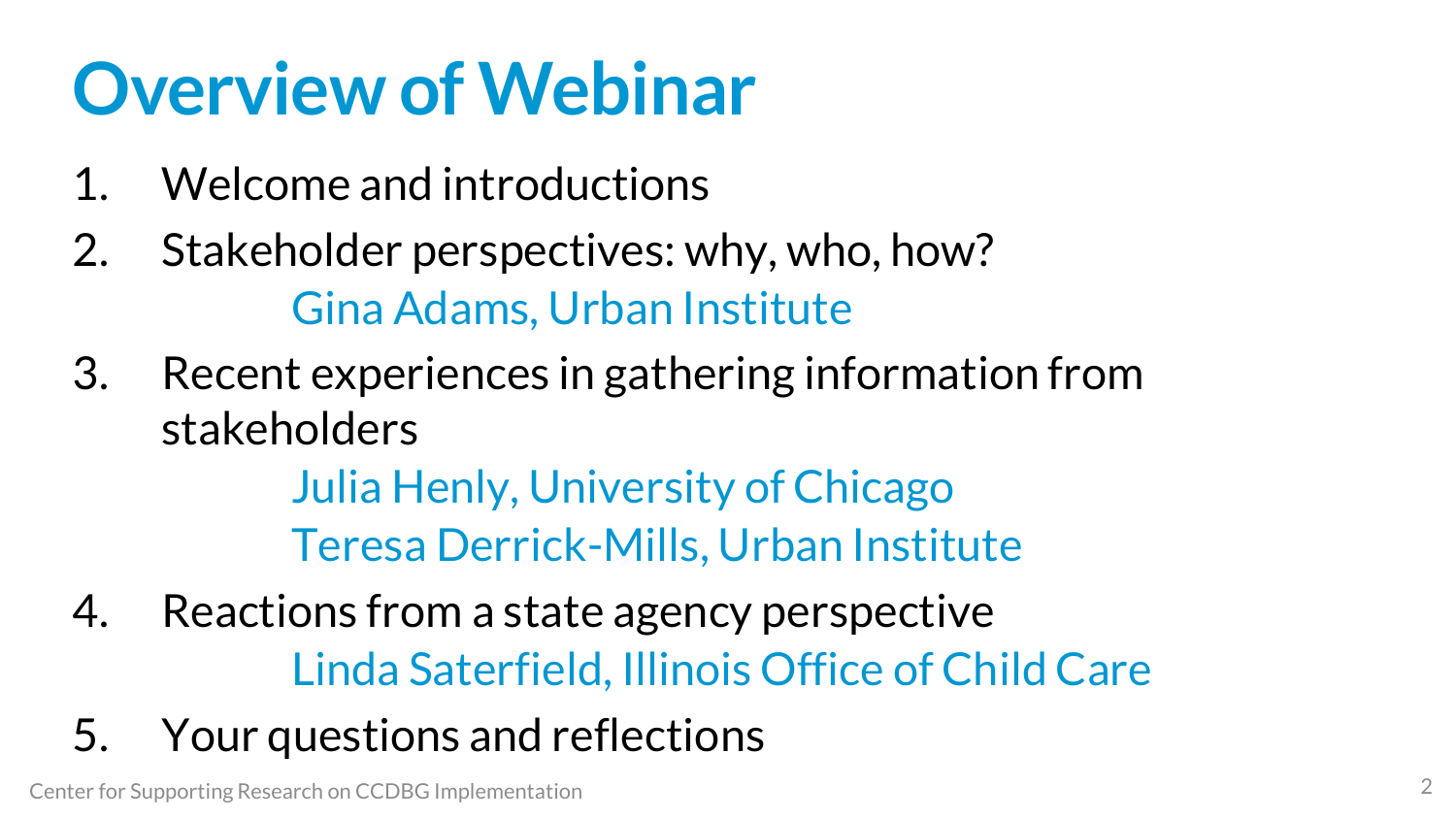# **Web Logistics**

- **The webinar is being recorded**
- **The recording, slides, and transcript will be** posted online
- **All participants are muted**
- Type your **questions** or **comments** into the

chat box at any time

**Start Video** 

We encourage you to send messages to

**Participants** 

### **all panelists** and **attendees**



≏

**Share** 

<u>ı.lı</u>

**Polls** 

 $\boxed{Q}$ 

**Q&A**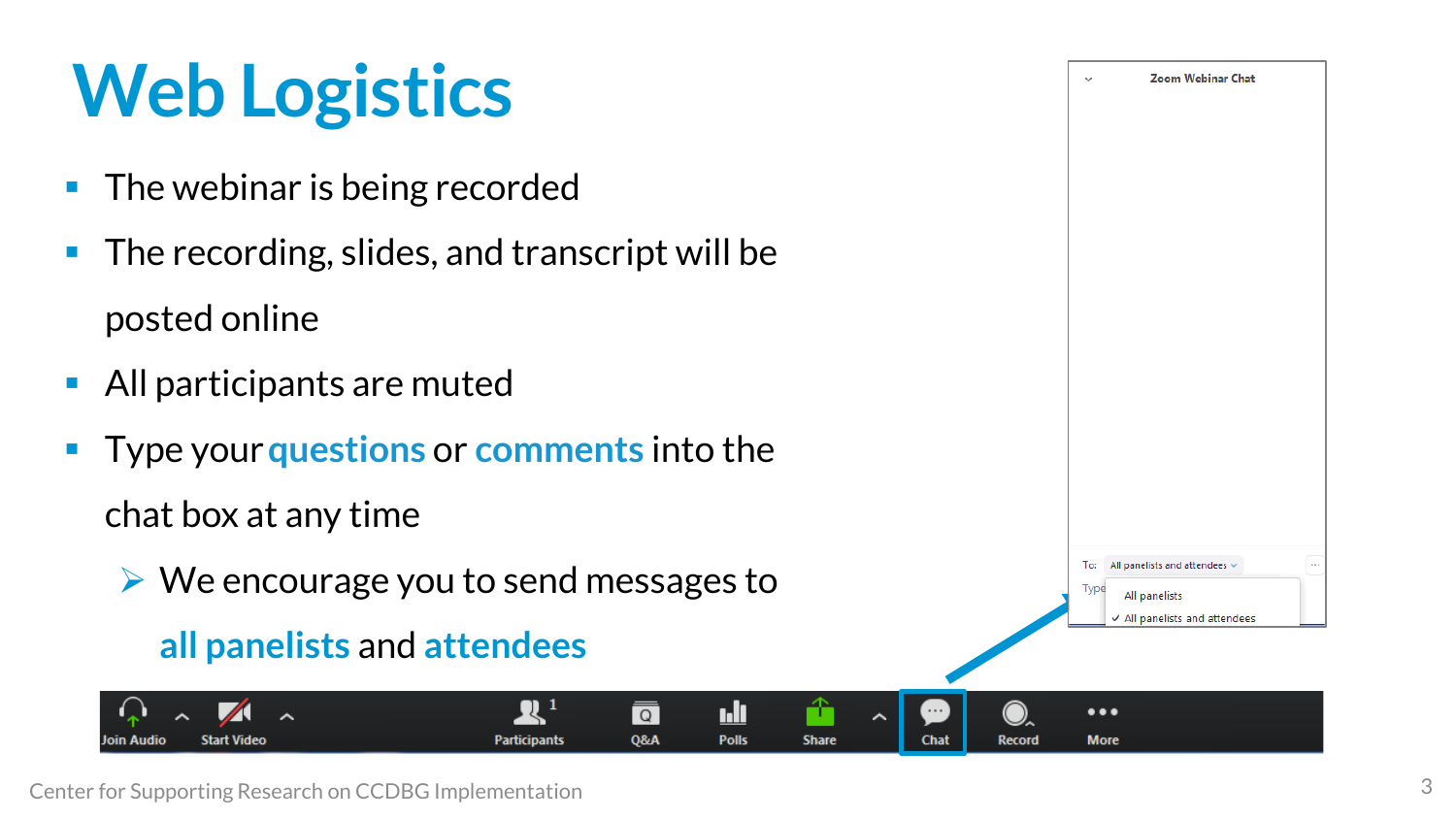# **Poll Results**

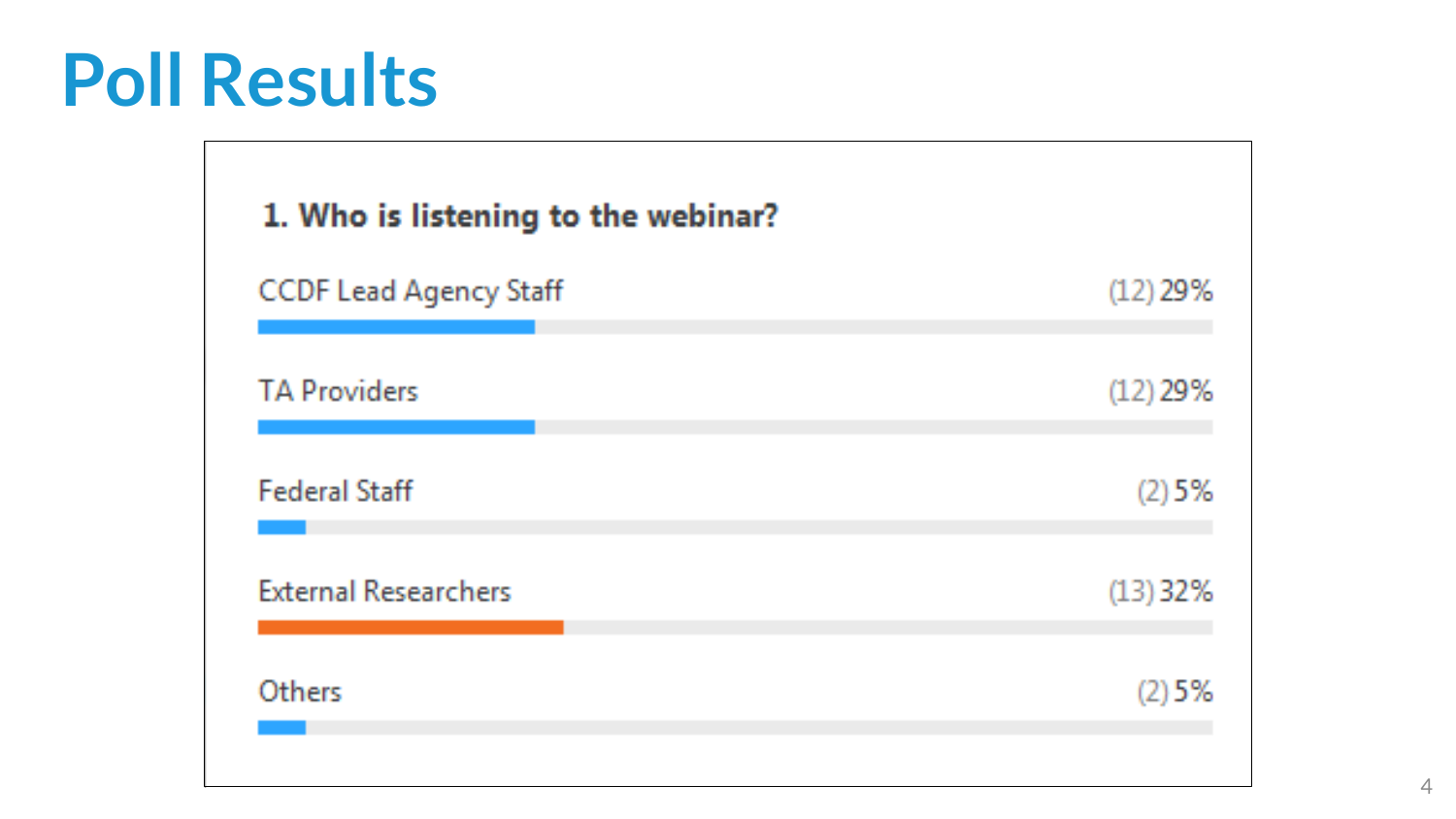# **Center Staff Supporting Webinar**



**Julia Isaacs**  Project Director



**Eleanor Lauderback** Project Manager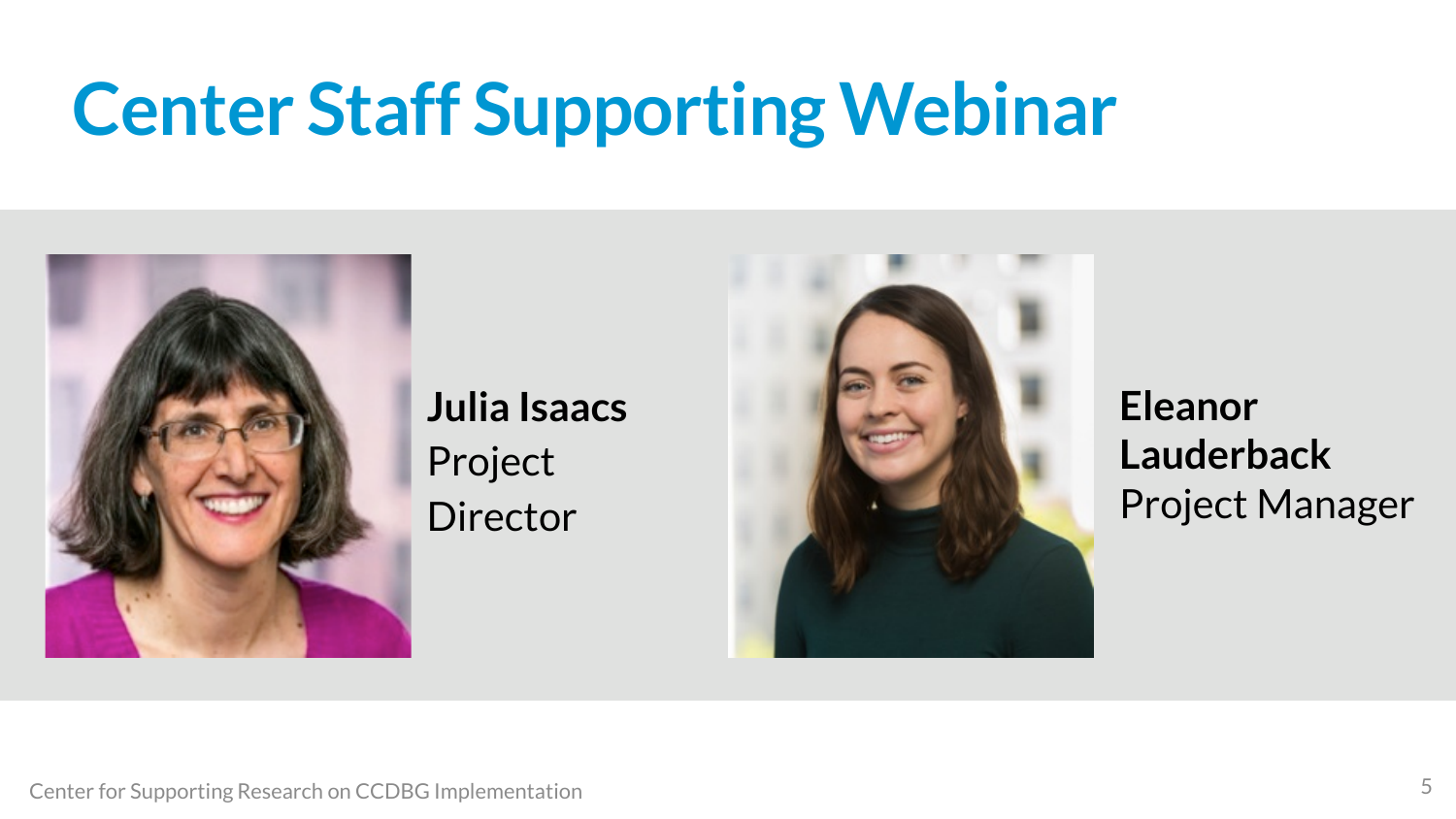# **Center for Supporting Research on CCDBG Implementation**

Supported through the Office of Planning, Research, and Evaluation (OPRE) in the Administration for Children and Families (ACF) and managed through a contract with the Urban Institute

*Meryl Barofsky and Alysia Blandon, OPRE Project Officers*

**Goal:** Support CCDF Lead Agencies in building research and evaluation capacity

### **Activities:**

- Develop webinar series
- Develop written resources
- Support grantees with CCDBG Implementation Research and Evaluation Planning and Implementation Grants



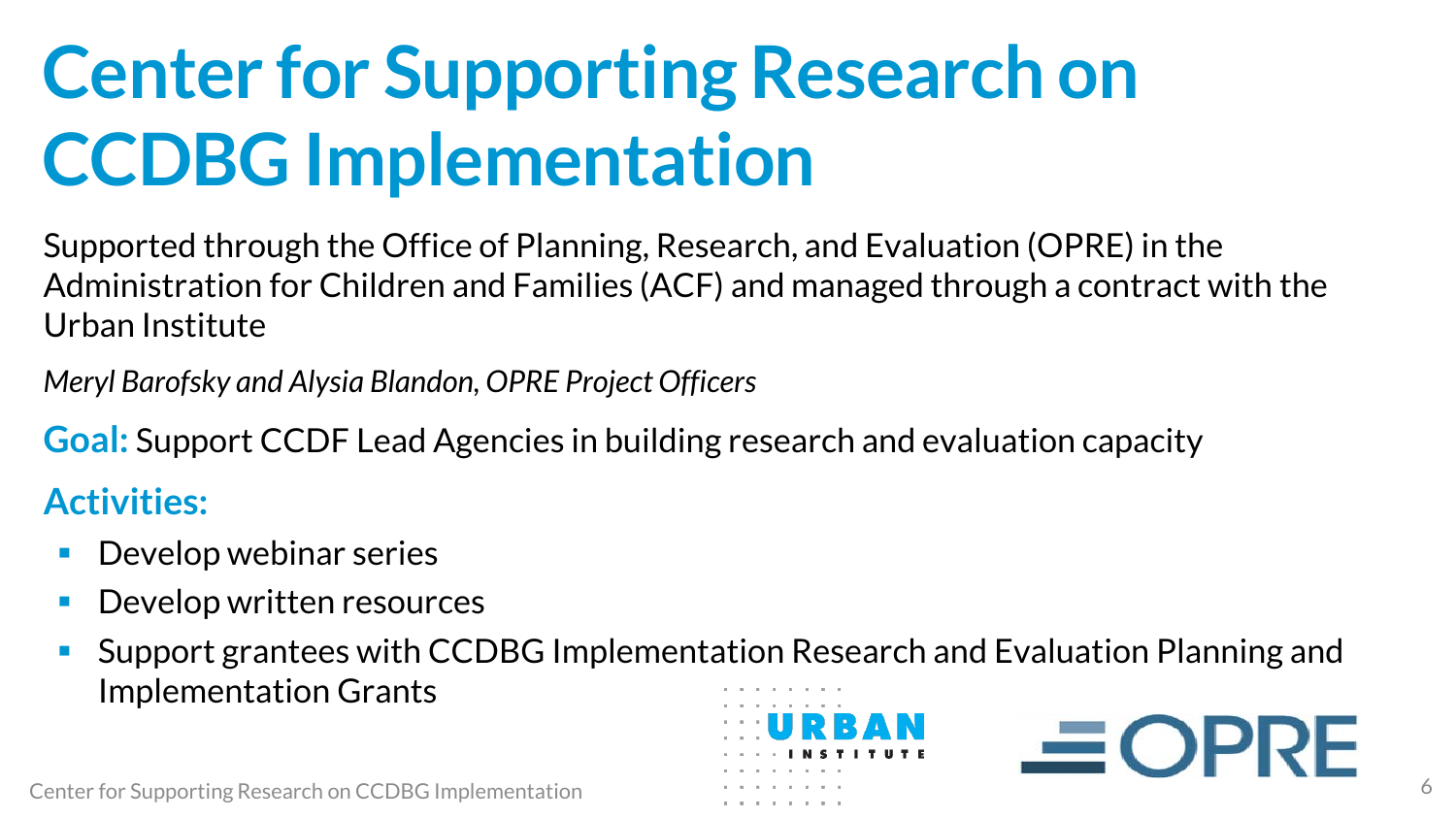### **Third in Our Webinar Series**

- Webinar 1: A Dozen Policy Questions You Can Answer with Your Agency's Administrative Data
	- Starting with your own data
- Webinar 2: Mapping Answers to Child Care Questions: Comparing Your Administrative Data with Other Data
	- **Directly comparing your data with other data**
- Webinar 3: Answering More Child Care Policy Questions: Pairing Stakeholder Perspectives with Your Data
	- Gathering new data to gain stakeholder perspectives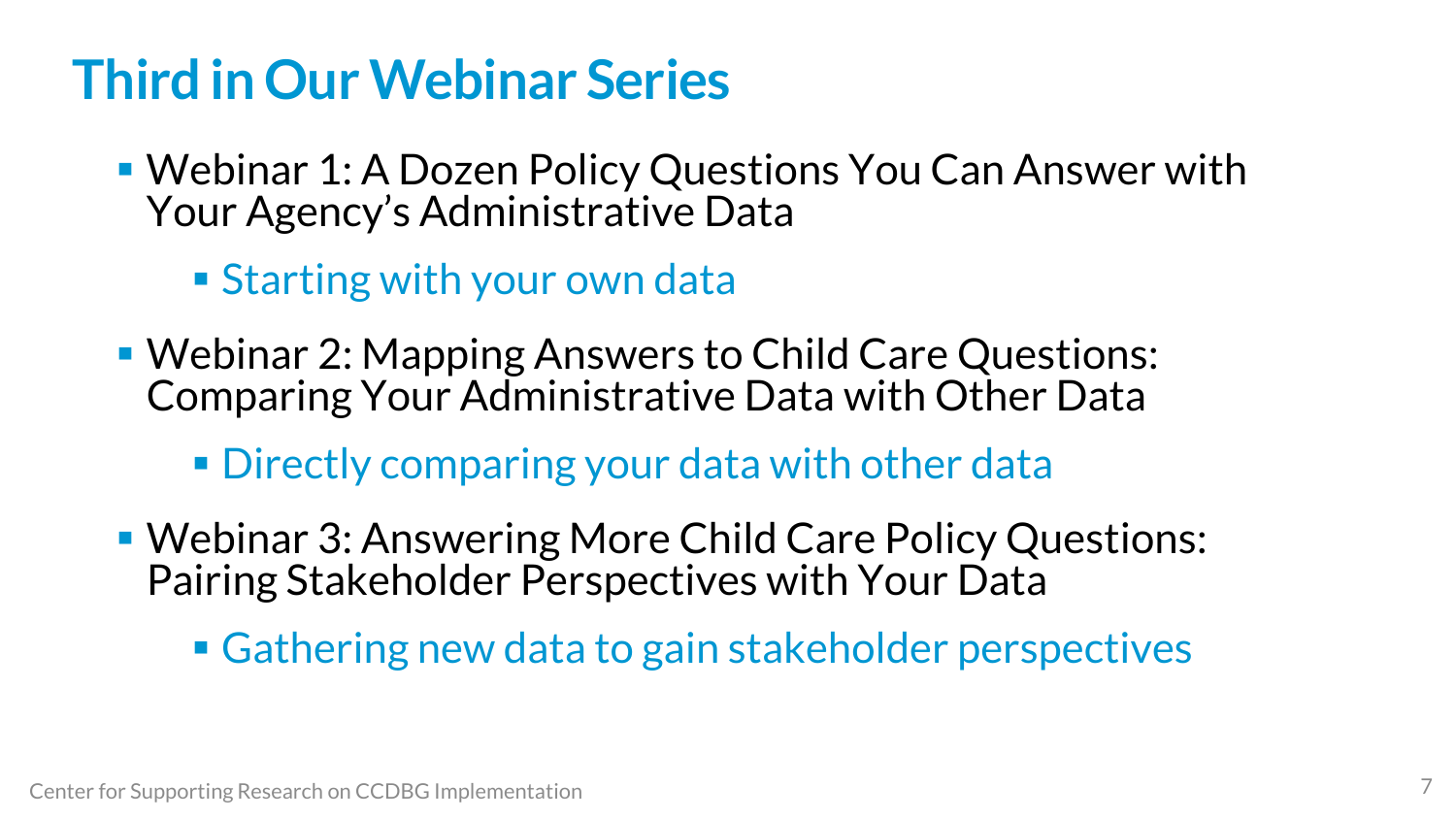## **Understanding the "Why, Who, and How" of Stakeholder Perspectives**



### **Gina Adams**

Senior Fellow Urban Institute

Center for Supporting Research on CCDBG Implementation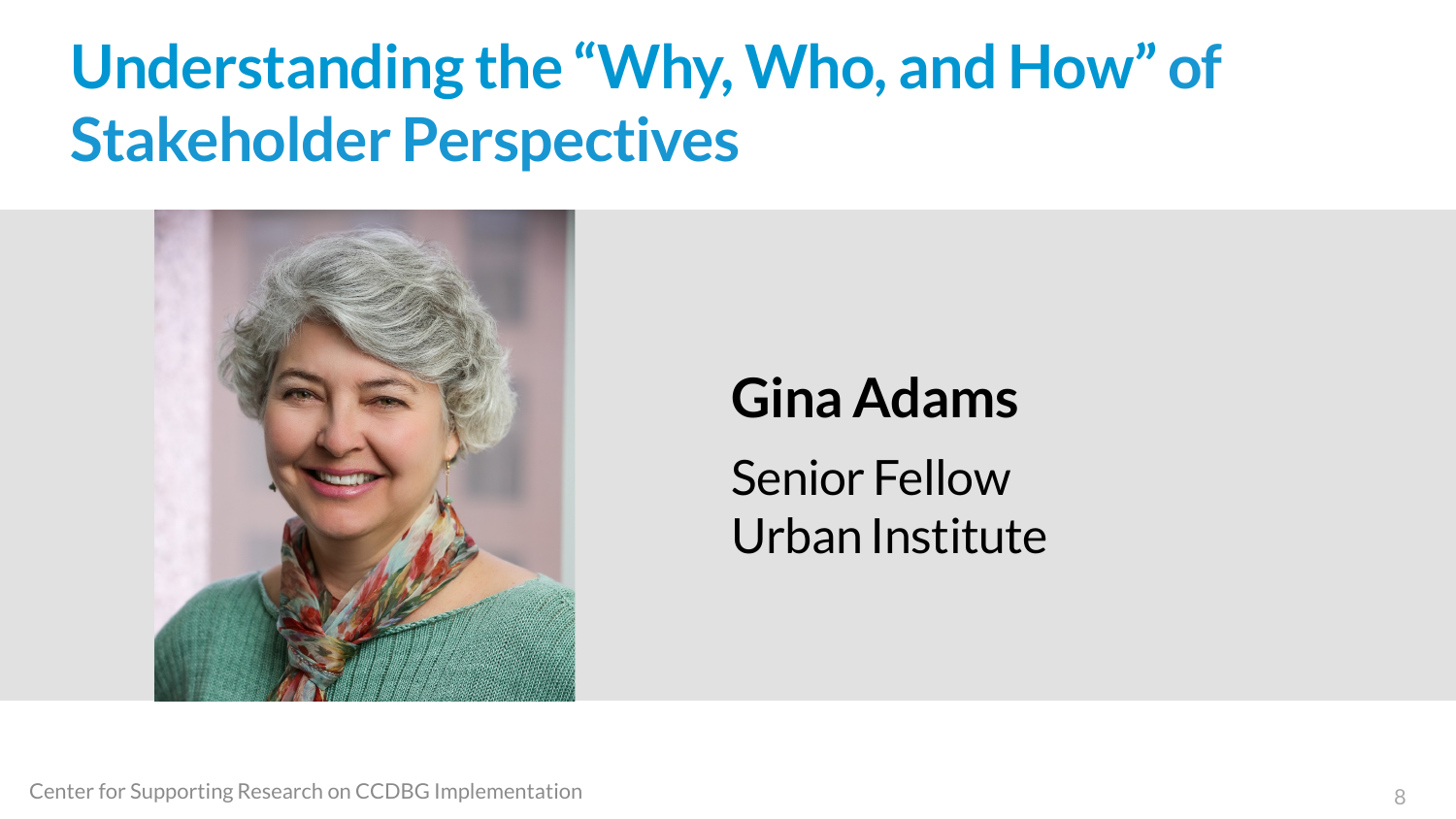

Focus today on the importance of reaching out to stakeholders. Will discuss:

- **1. Why** reach out to stakeholders?
- **2. Who** are the stakeholders to consider?
- **3. How** can you gather information from them?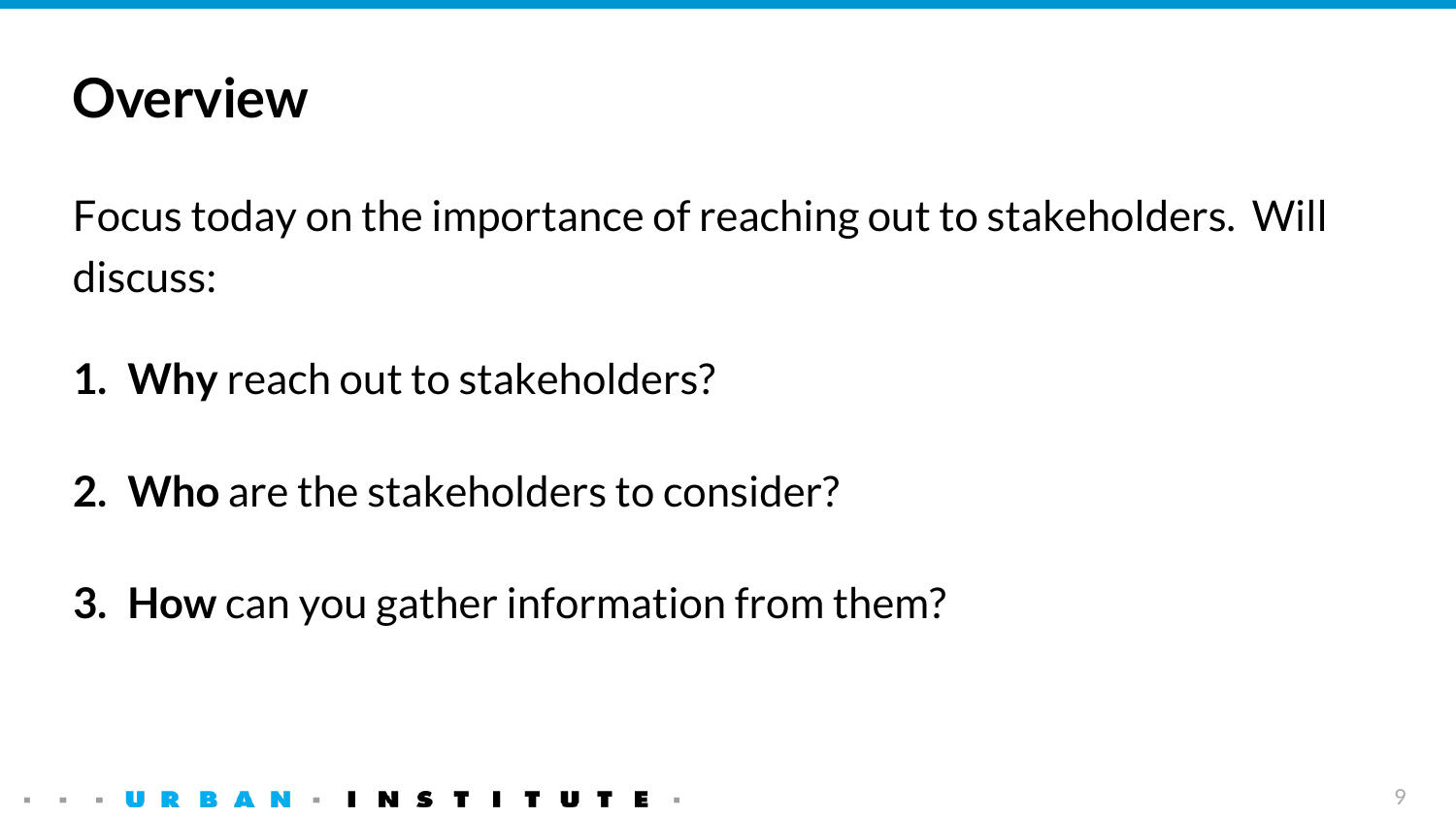### **Why Reach Out?**

To answer many questions about policies, you need information from those who have unique knowledge and perspectives—for example:

- 1) To design new policies
- 2) To understand and strengthen current policies
- 3) To build buy-in and engagement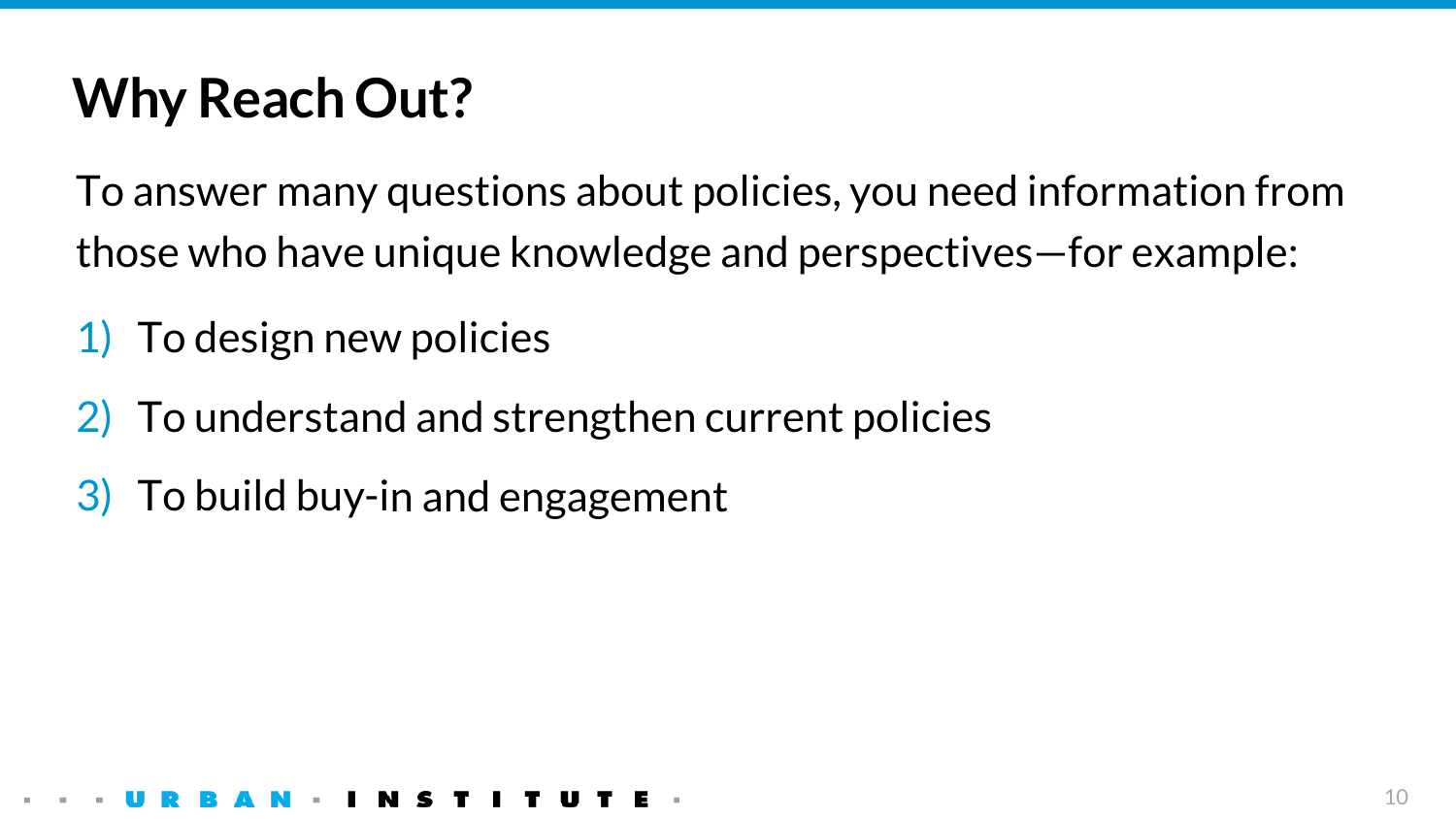### **Who Should You Reach Out To?**

Examples include people who:

- Make policy
- Implement policy
- See what is happening at the ground level as it is implemented
- **Understand related policy areas**
- Are knowledgeable about the broader child care market
- Understand the context that shapes the policy's impact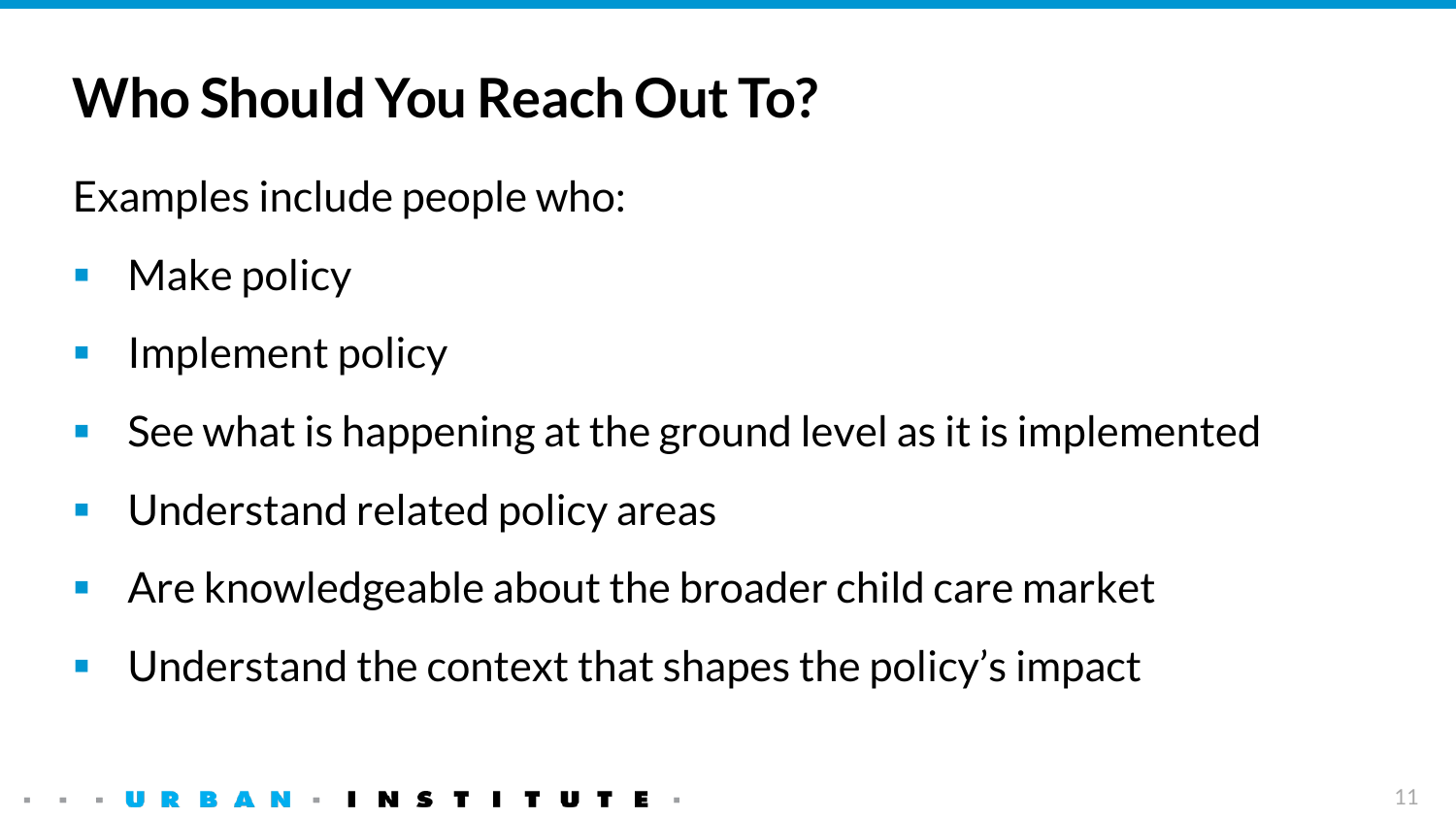### **Two Examples Illustrating "Who" and "Why"**

- $\bullet$ Understanding the decline in family child care
	- Who should you talk to?

- Understanding implementation of a 12-month redetermination period
	- Revealing discrepancies between policy and practice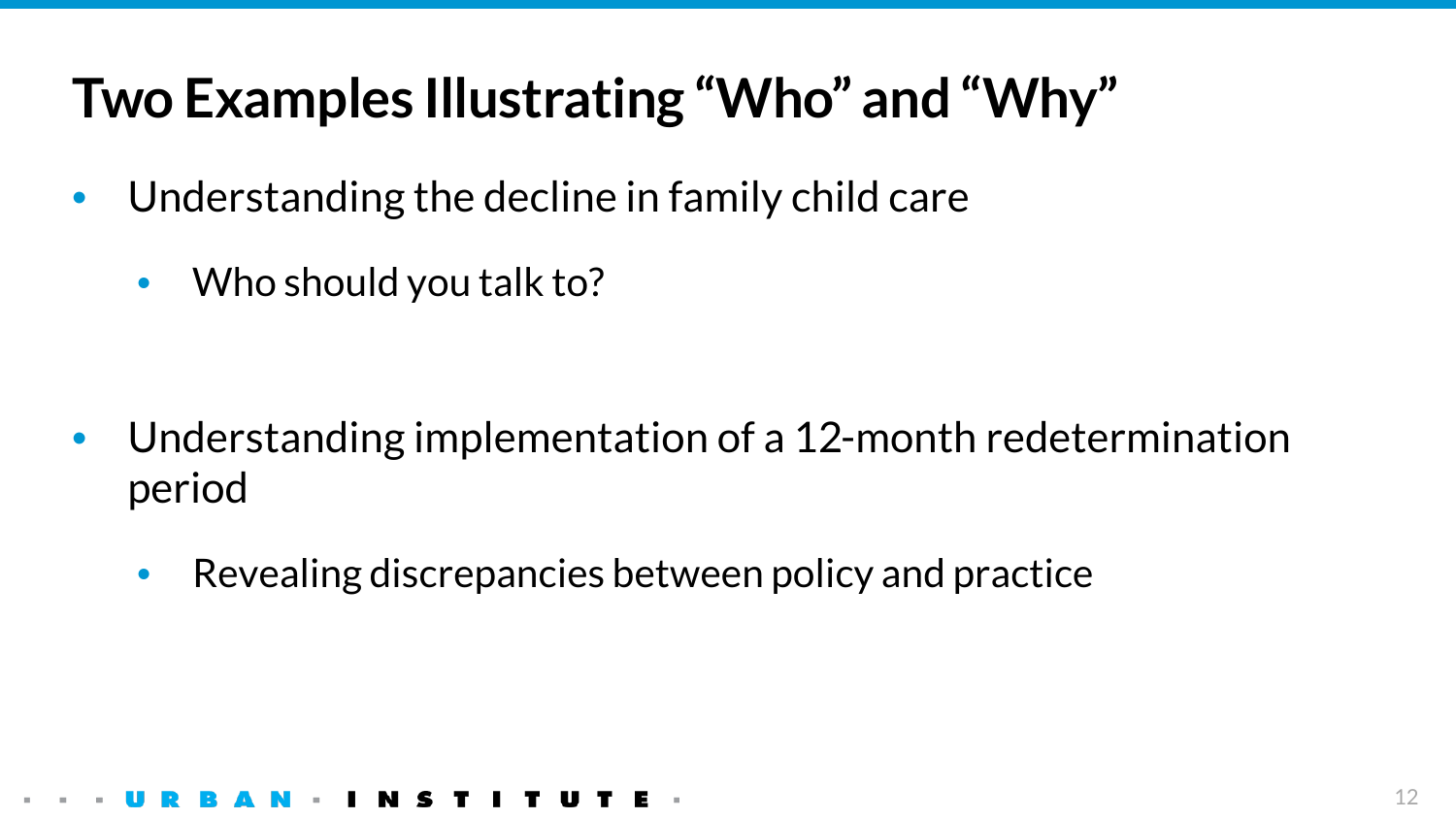### **How to Collect Information from Stakeholders**

Various approaches

- **Types:** Interviews, focus groups, surveys, and meetings
- **Modes:** In-person, by phone, web-based, or virtual

Choice of type and mode depends on

- **Study purpose/research question**
- Resources
- Timing
- What is appropriate for your stakeholders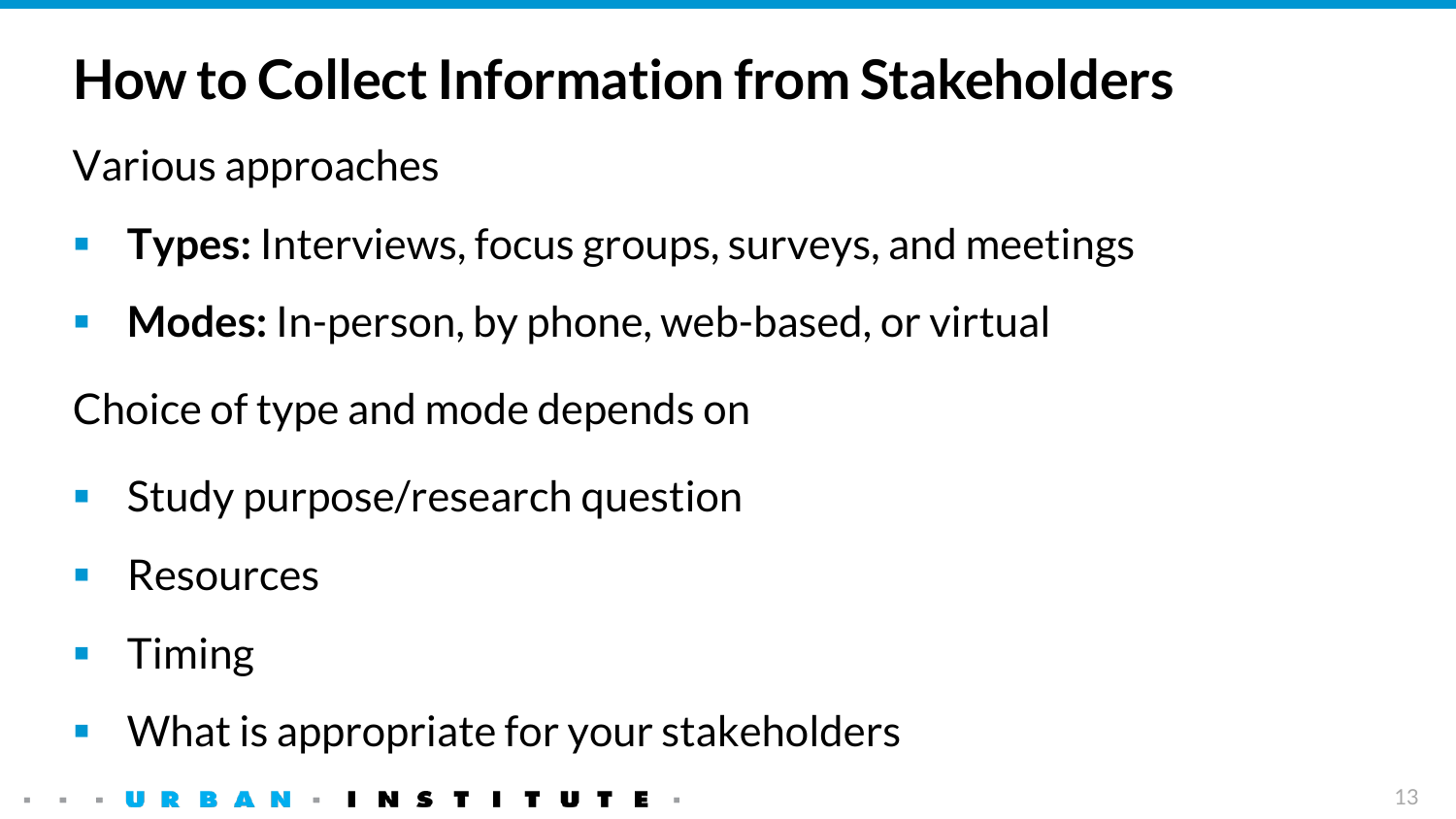### **Basic Principles for Reaching Out to Stakeholders**

- $\mathcal{L}_{\mathcal{A}}$ Design approach to **ensure participation** from the respondents you most need to hear from—you may need **extra outreach**
- Process must support **honest responses**
- Important to ensure **confidentiality** if respondents are **vulnerable** in any way
- **Recognize limitations on the quality of information if these conditions are not met**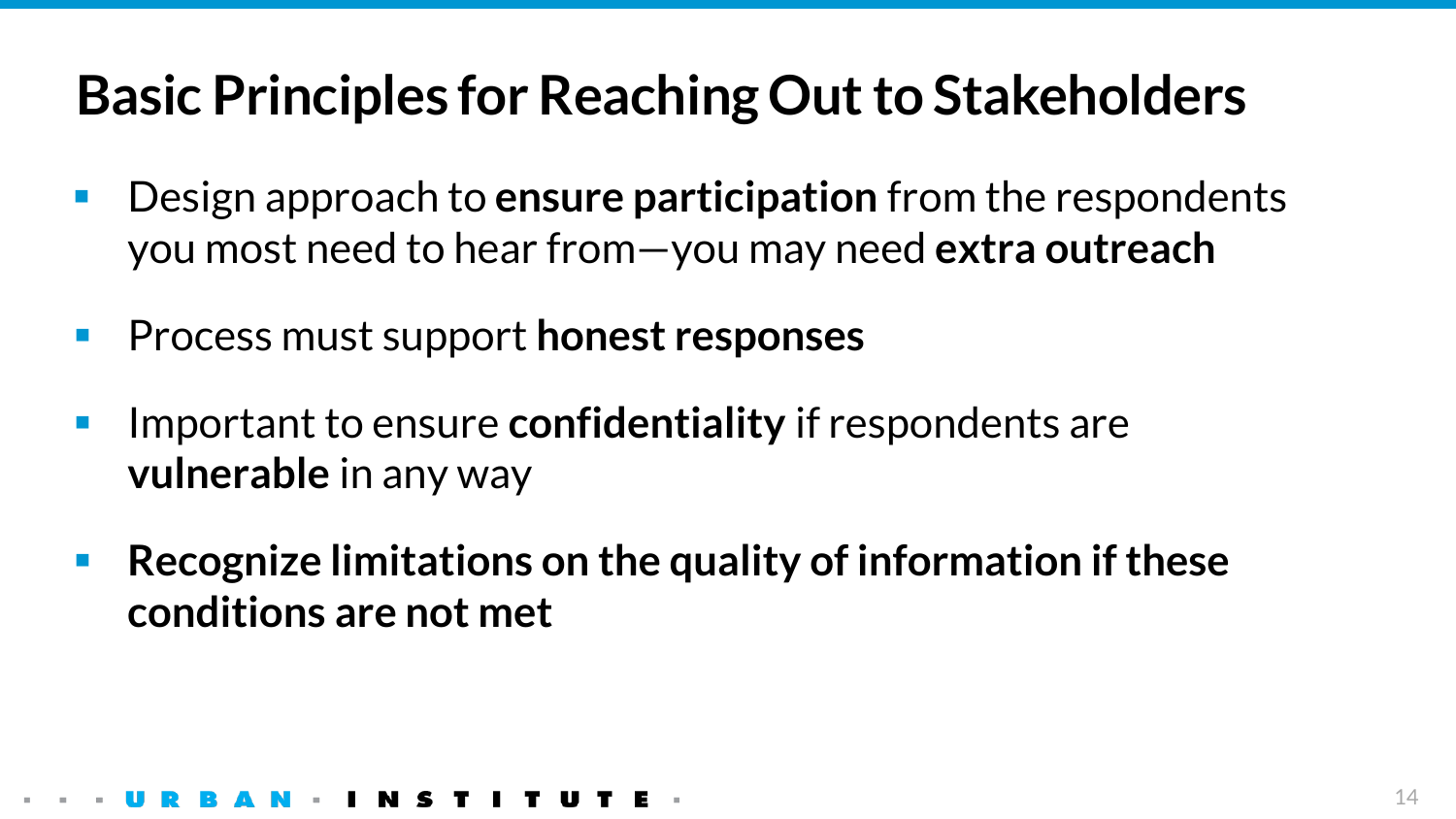

Please type your questions into the chat box, while they are fresh.

■ Or, contact Gina Adams at [gadams@urban.org](mailto:gadams@urban.org).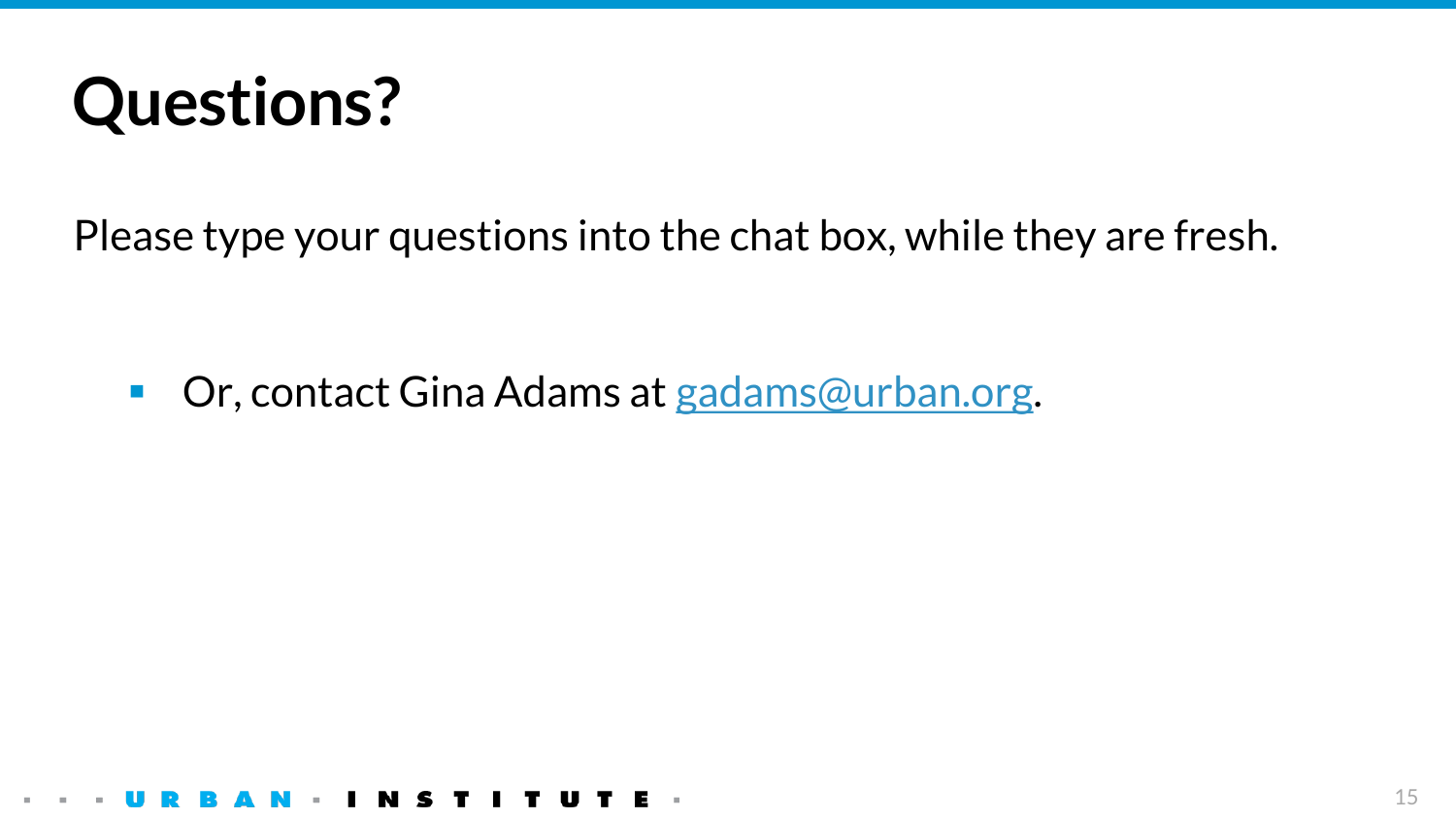**How Stakeholder Interviews Helped Us Understand Subsidy Access and Child Care Quality Challenges: An Example from the Illinois/New York Child Care Research Partnership Study**



### **Julia Henly**

Professor, School of Social Service Administration University of Chicago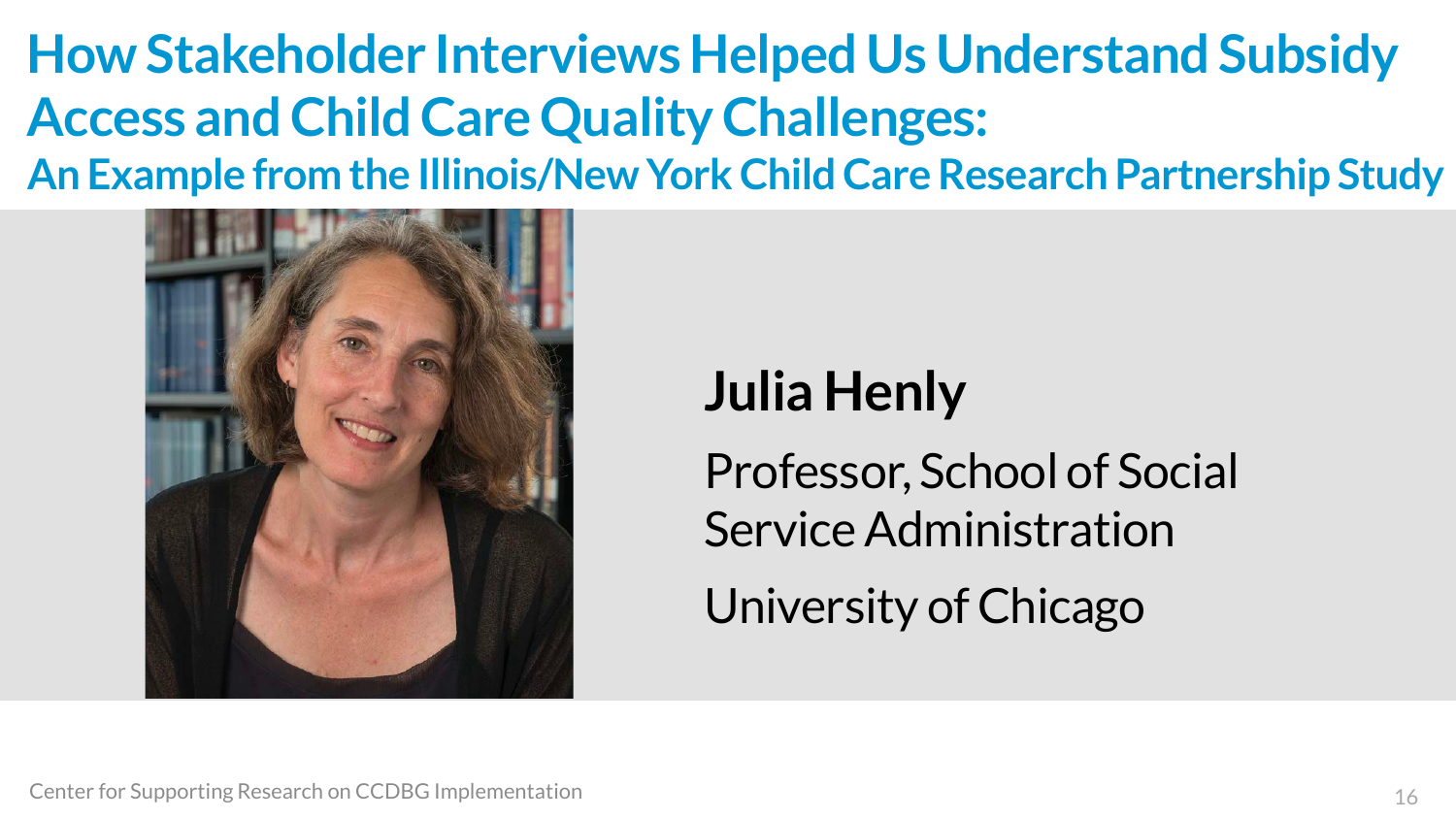# **Today's Presentation**



- Study background
- **Who** did we seek perspectives from, and how did we identify them?
- **How** did we gather data from stakeholders, and why did we do it that way?
- **What** did we learn from stakeholders that gave us a different perspective from what we could see in other data (administrative and/or other existing data)?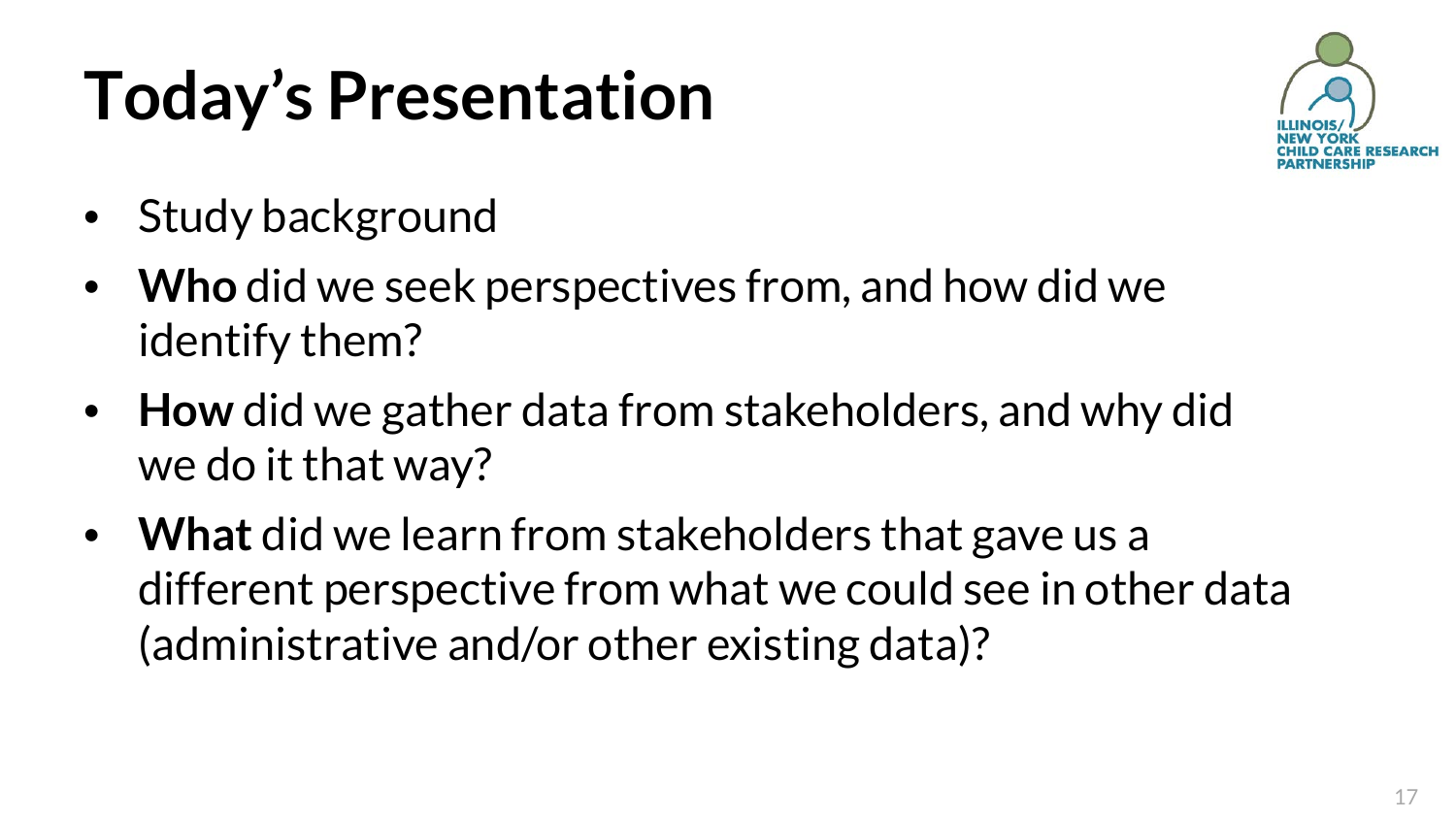# **IL/NY Child Care Research Partnership (CCRP)**



Partnership with researchers at the University of Chicago and Urban Institute and state child care administrators and staff

• Funded by Office of Planning, Research, and Evaluation, Administration for Children and Families, US Department of Health and Human Services

To address research gaps related to:

- Child care subsidy program dynamics
- The implications of subsidy instability for child care continuity and quality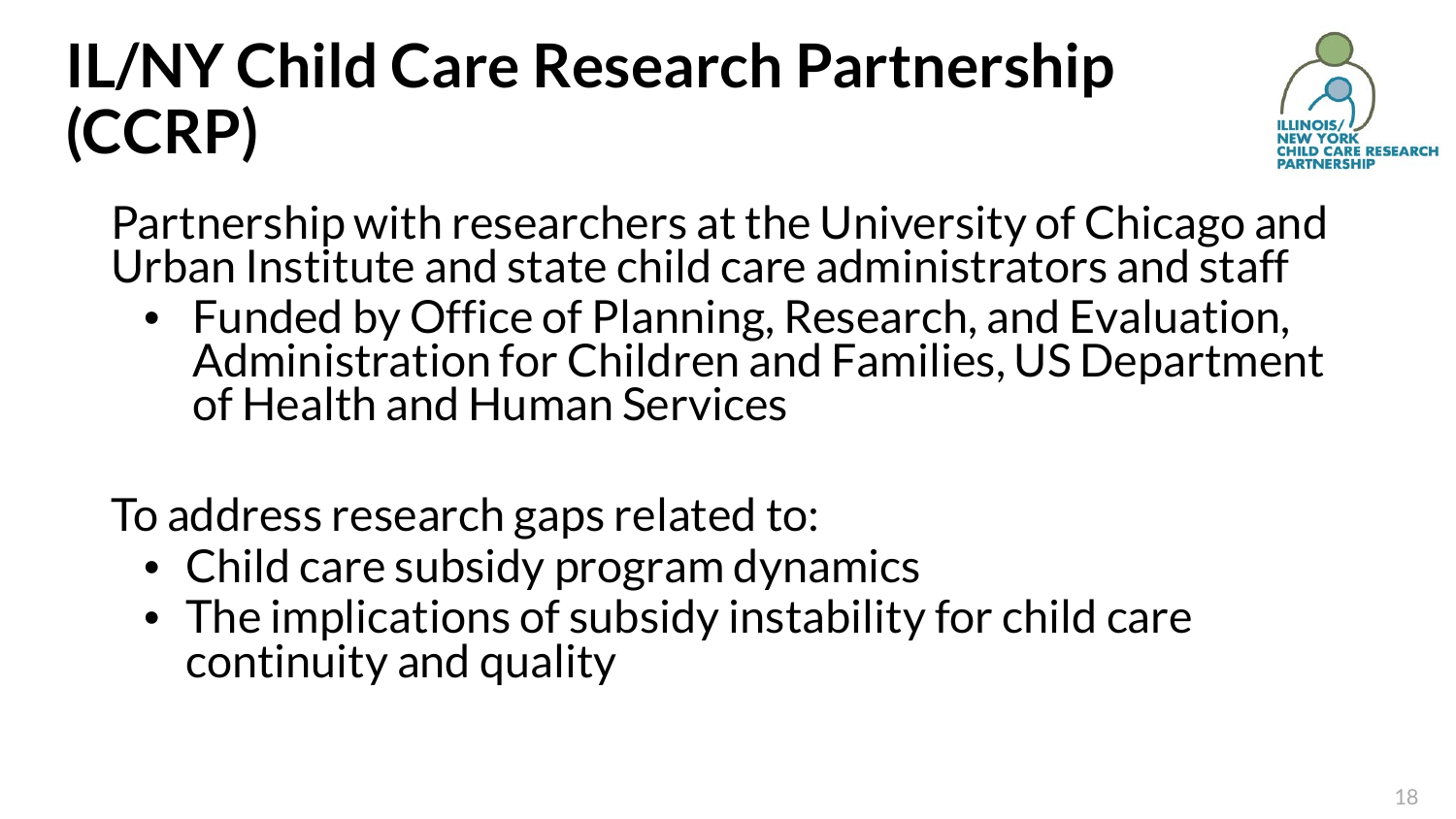# **Brief Study Background**



Phase 1

• Explored subsidy instability from the perspective of subsidy program participants

Phase 2

• Gained perspective of subsidy program administrators and caseworkers, staff involved with child care and early education quality systems, and child care providers

Study Sites

- New York: Nassau County & Westchester County
- Illinois: Cook County & 7 counties in southwestern Illinois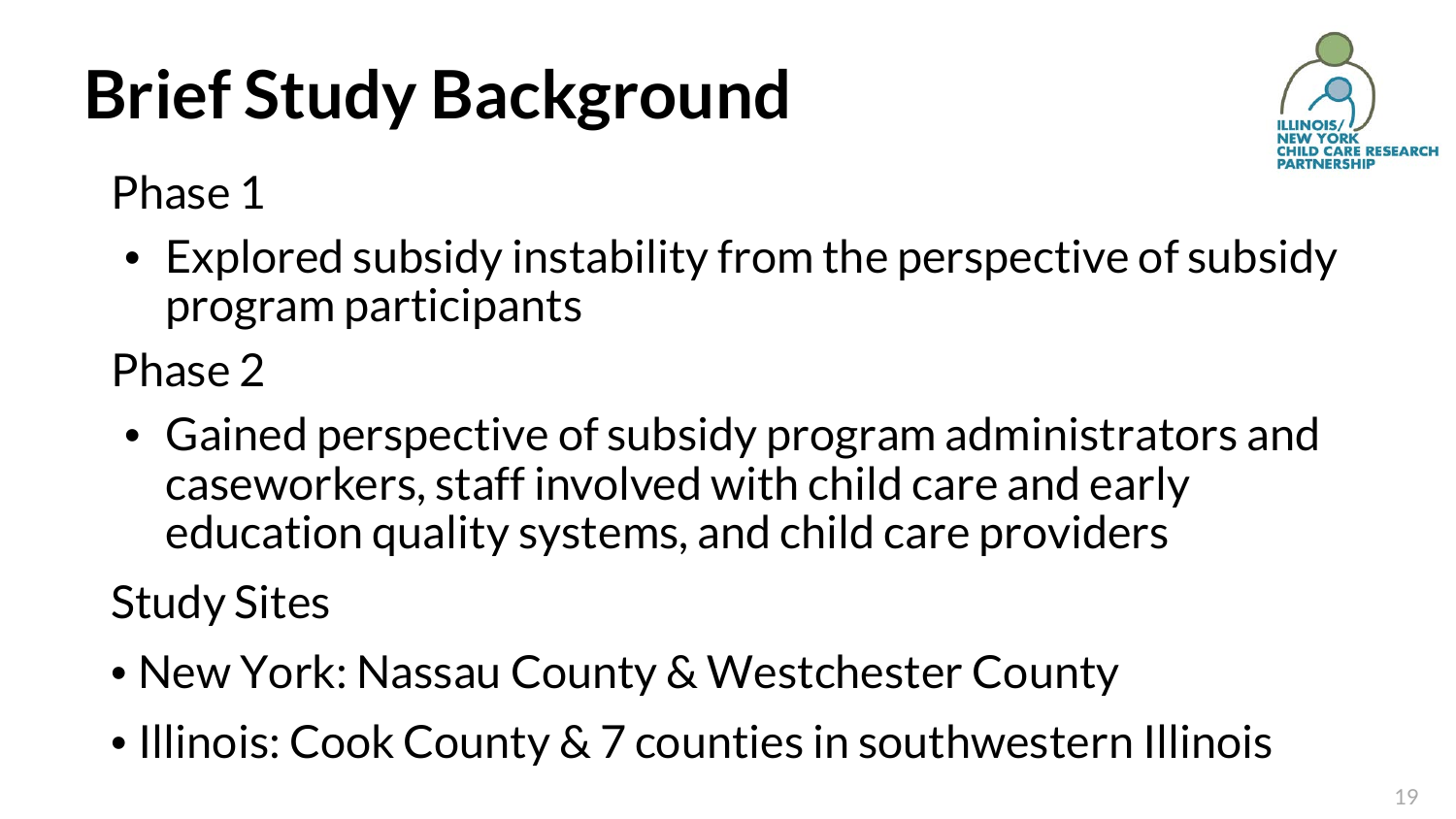# **Study Phases and Data Sources**



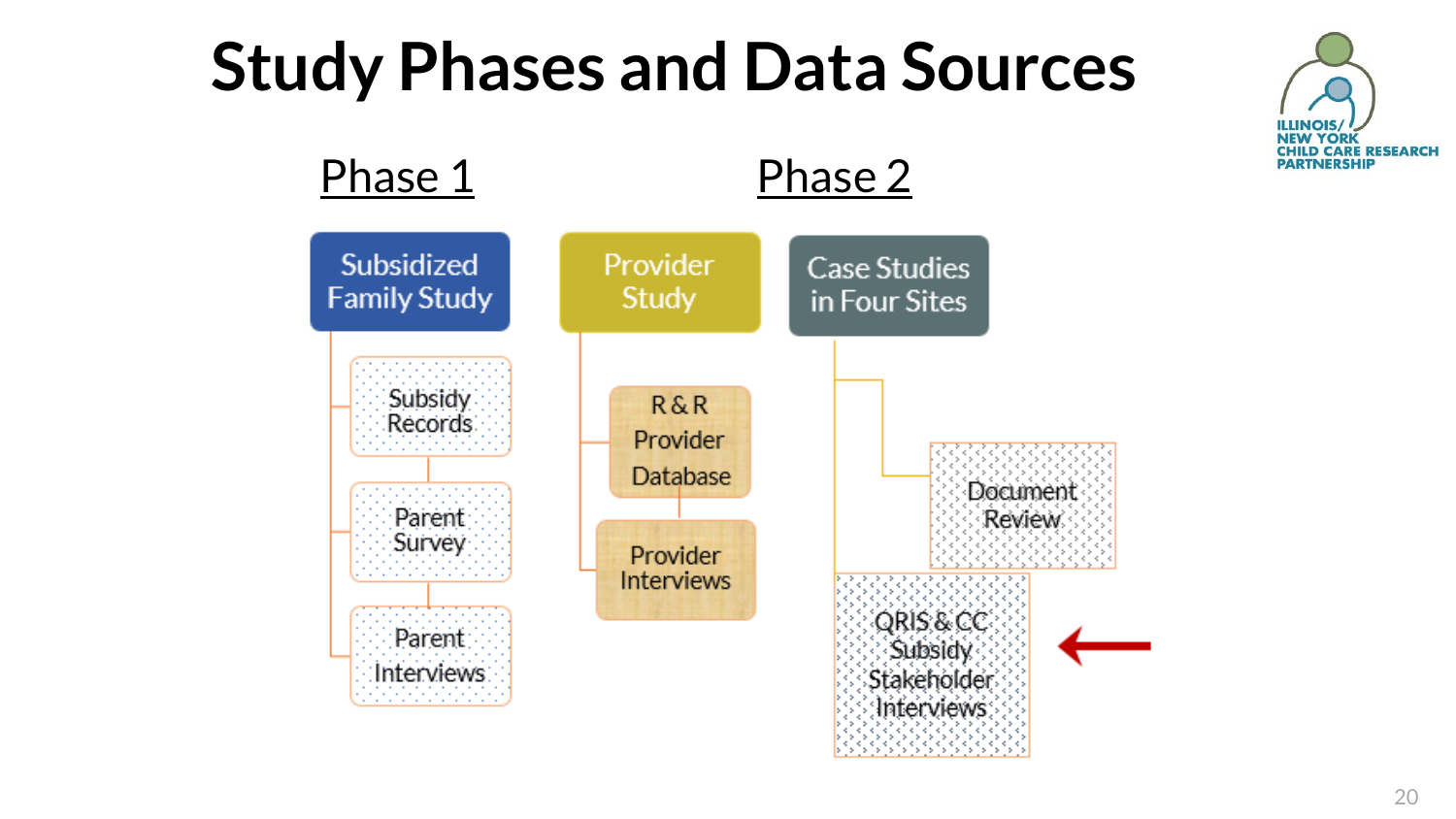# **Who Did We Seek Perspectives from, and How Did We Identify Them?**



**Who** did we seek perspectives from?

- Parents; providers
- **Policy and program staff for QRIS and subsidy systems (all levels)**
	- **Upper level administrators**
	- **Program managers**
	- **Frontline subsidy and QRIS staff**

**How** did we identify policy and program staff to be interviewed?

- Key areas of interest from document review and other parts of project
- Consulted state/local partners to identify interviewees at all levels
- After each interview, asked for referrals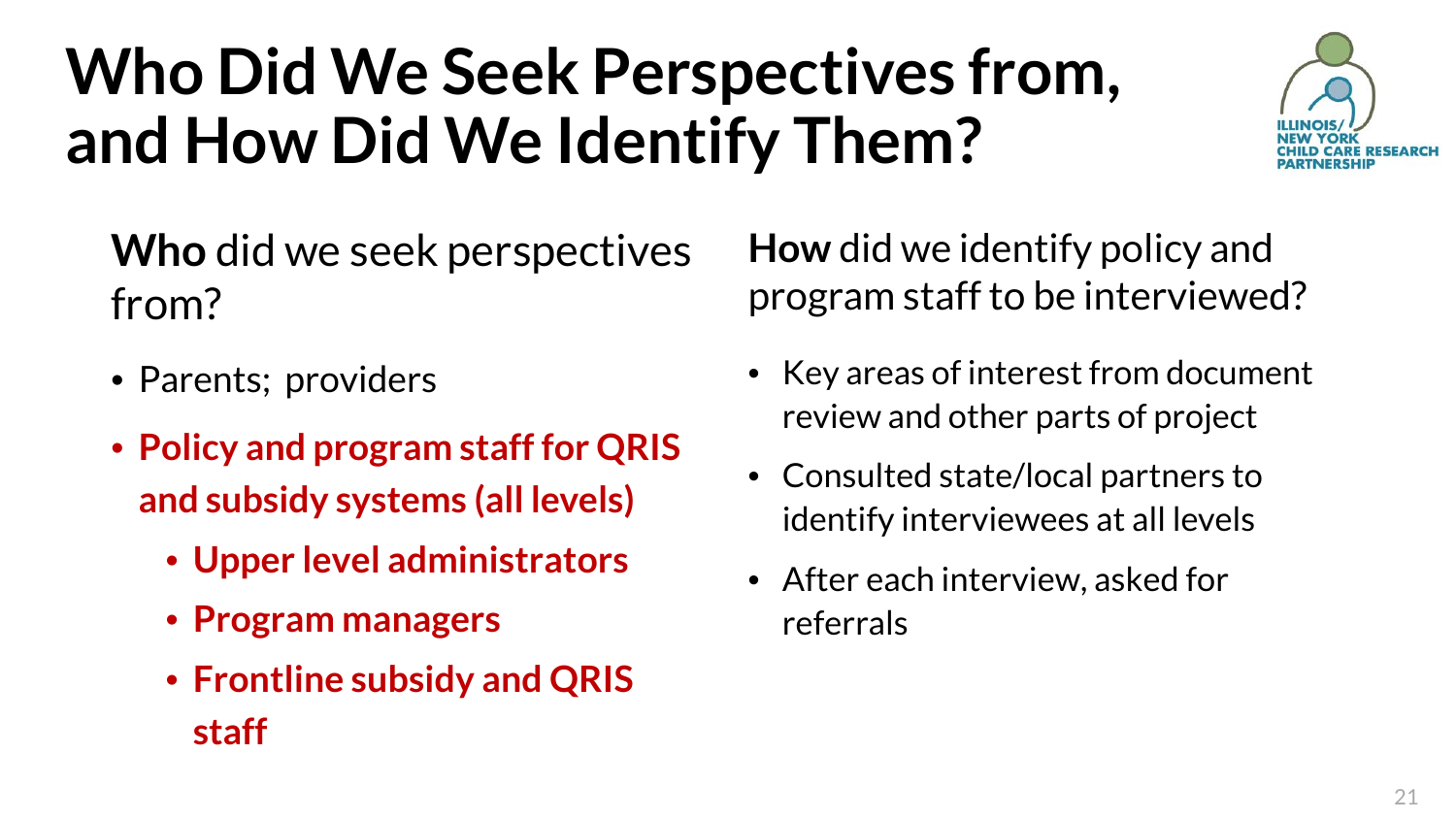## **How Did We Gather Data from Stakeholders, and Why Did We Do It That Way?**



**How** did we gather data from stakeholders?

- Existing records
- Telephone surveys
- **Semistructured interviews**
	- **Conversational**
	- **Open ended**
	- **Transcribed, coded, and reviewed**

**Why** did we do semistructured interviews?

- To gather novel information
- To learn "in their own words"
- To understand distinct perspectives depending on "where one sits" in an organization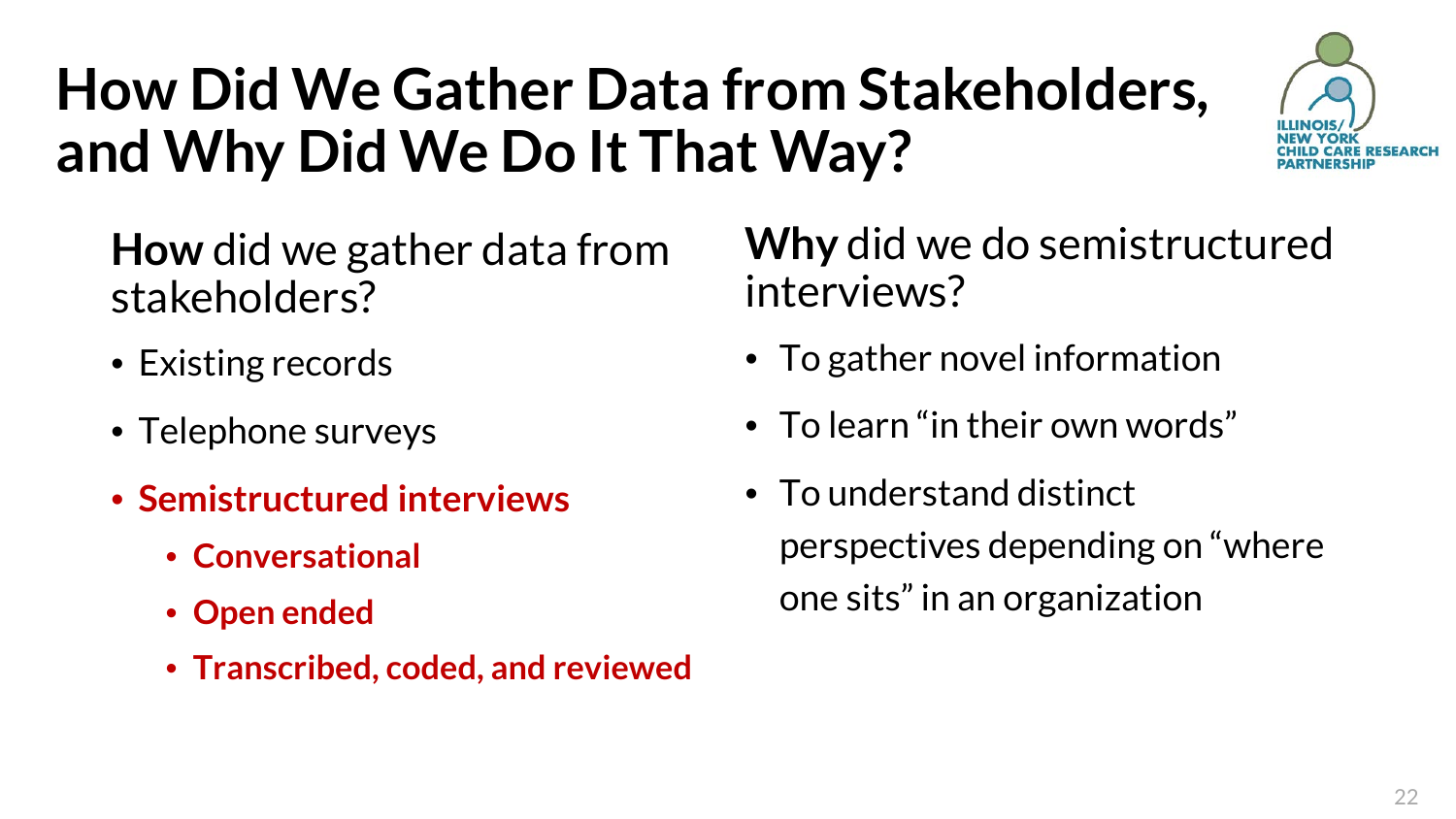# **What Did We Learn from Stakeholder Interviews?**



**What** did we learn from stakeholders that gave us a different perspective from what we could see in other data (administrative and/or other existing data)?

- System/stakeholder perspective
- The process of implementing policy/programs
	- *Policy as written and policy as practiced are not always the same*
- Everyday experiences of subsidy and QRIS staff
- How subsidy/QRIS staff experiences compare with the experiences of providers and families
- Provide context for aiding interpretation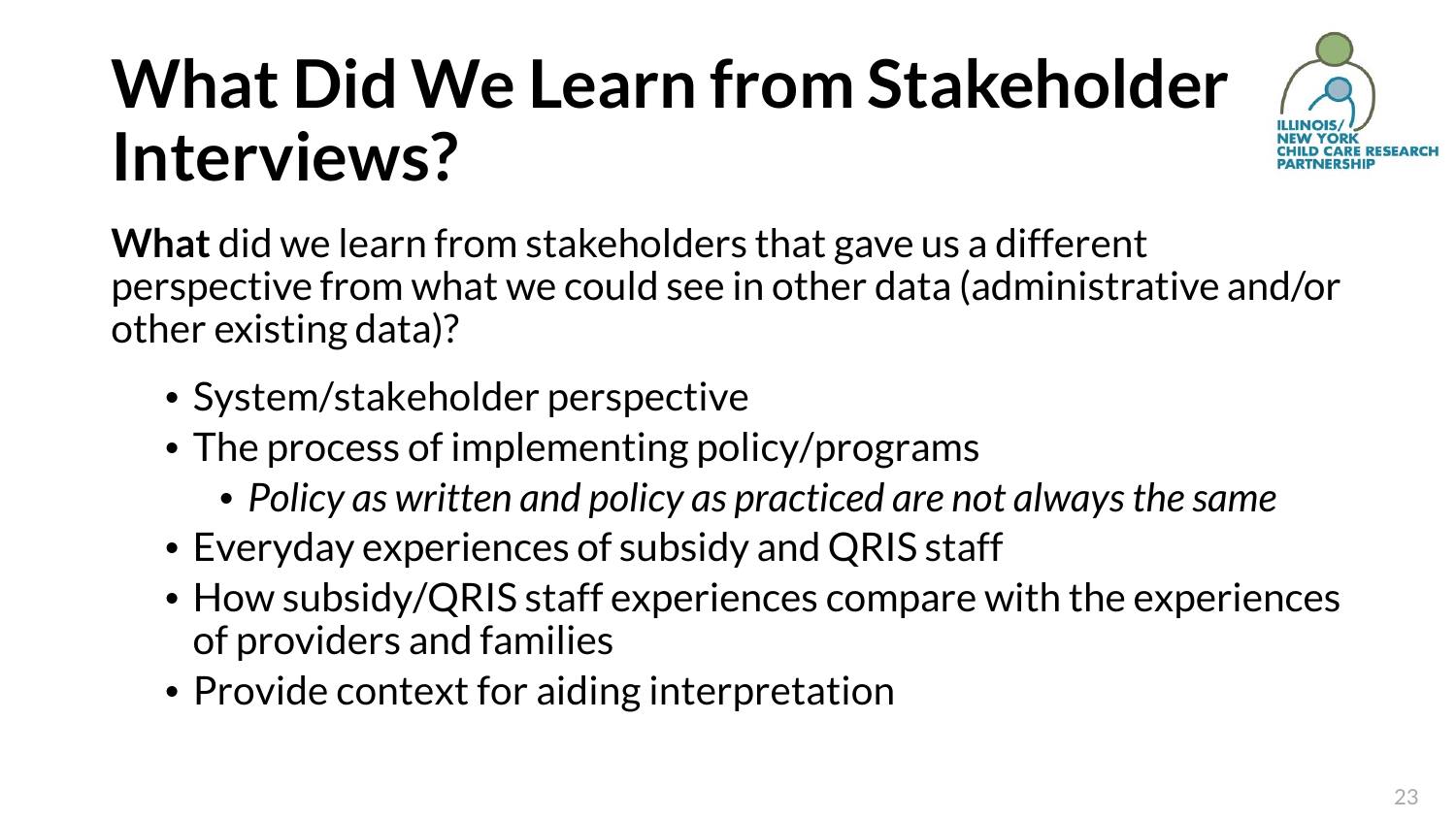# **Two Examples of What We Learned**

### **Example 1**



- Survey data from subsidized parents indicated that **administrative factors are critical determinants of subsidy instability**
- From semistructured interviews we get a much better understanding of why these delays occur from the perspectives of parents, providers, and **direct subsidy staff and program managers**
- Why?
	- Inefficient eligibility processes
	- Overburdened staff
	- Time constraints
	- Infrastructure deficits
	- Suggestions for improvement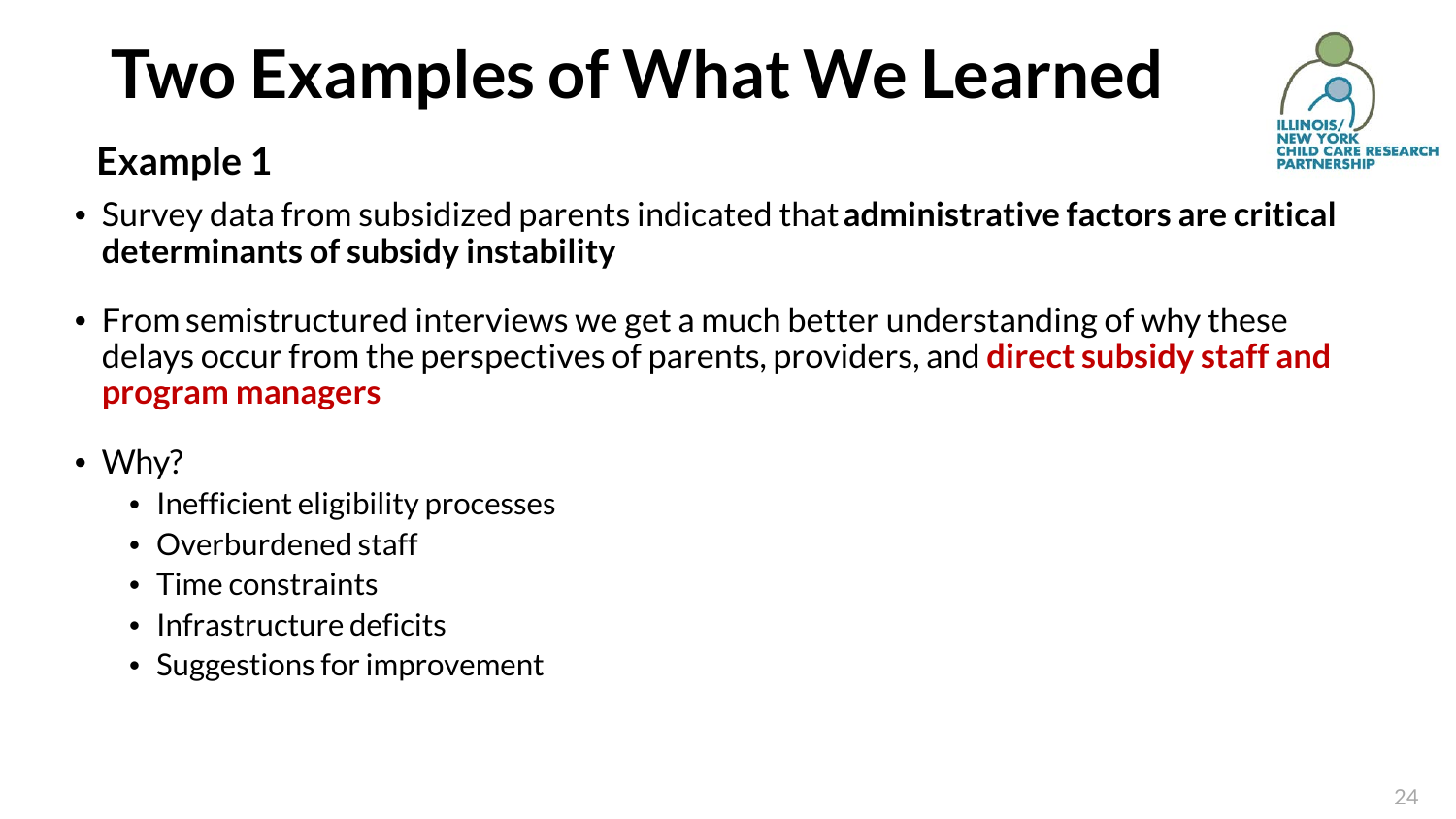# **Two Examples of What We Learned**

### **Example 2**



- Increased the supply of quality-rated programs
- Reduced the distance between where families with low incomes live and quality programs
- From parent interviews, we identify challenges in finding quality care and a concern that they are not receiving sufficient help in child care searches for quality arrangements
- **From policy and program staff (both QRIS and Subsidy Systems),** we learn about factors that hamper caseworker support for quality searches:
	- Limits to cross-system collaboration
	- Narrow scope of work
	- Overburdened staff
	- Time constraints
	- Suggestions for improvement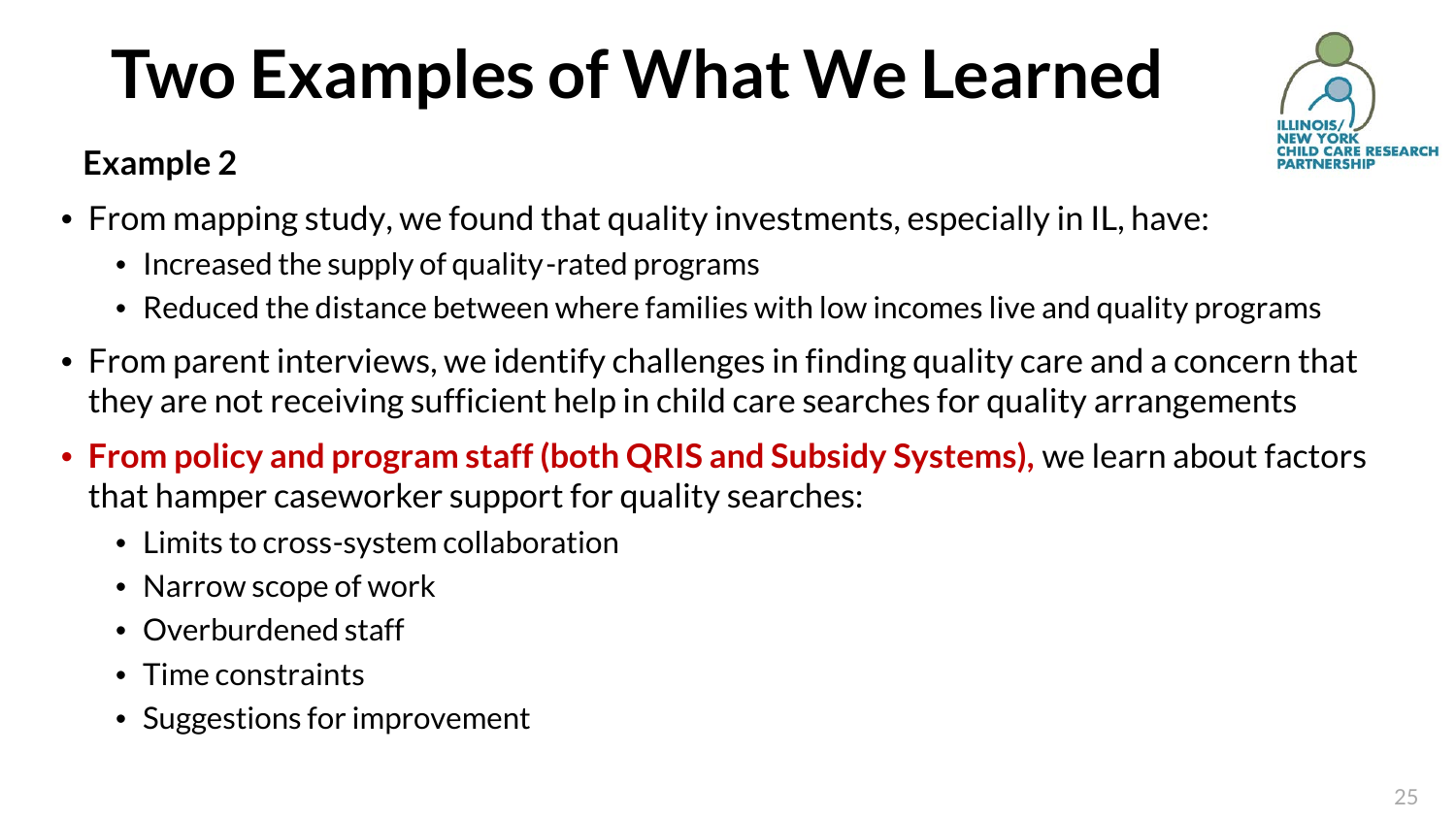# **Questions?**

Please type your questions into the chat box, while they are fresh.

- For further information, see our reports
	- *[Determinants of Subsidy Stability and Child Care Continuity](https://www.urban.org/research/publication/determinants-subsidy-stability-andchild-care-continuity)* (Henly et al. 2015)
	- *[Learning from Child Care Providers Across Settings](https://www.urban.org/research/publication/learning-child-care-providers-across-settings)* (Sandstrom et al. 2018)
	- *[Mapping Child Care Demand and the Supply of Care for Subsidized](https://www.urban.org/research/publication/mapping-child-care-demand-and-supply-care-subsidized-families) Families* (Sandstrom et al. 2018)
- Or, contact Julia Henly at [jhenly@uchicago.edu](mailto:jhenly@uchicago.edu)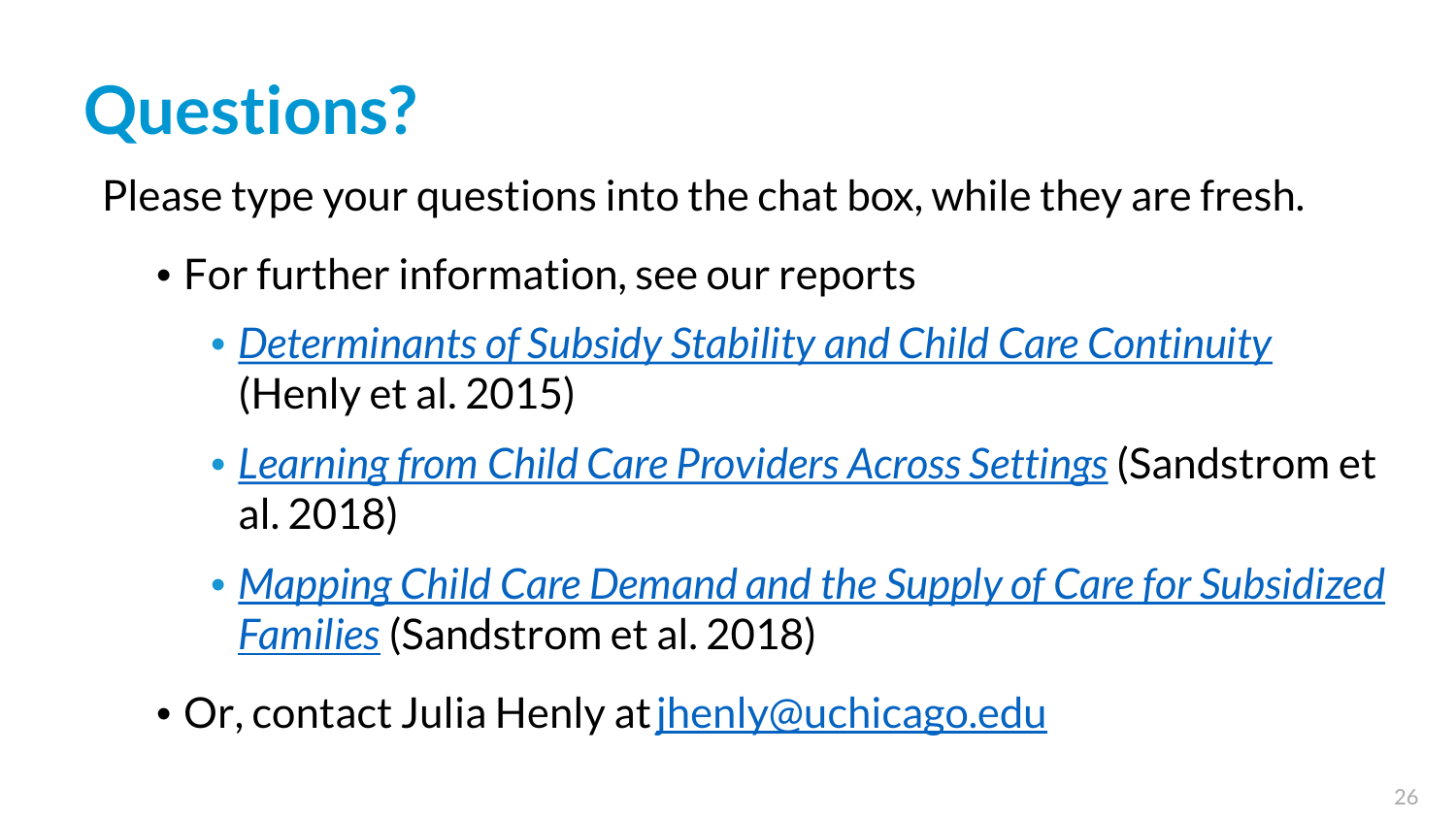### **What Stakeholder Interviews Helped Us Understand about Nontraditional Hour Care in DC**



### **Teresa Derrick-Mills**

Principal Research Associate Urban Institute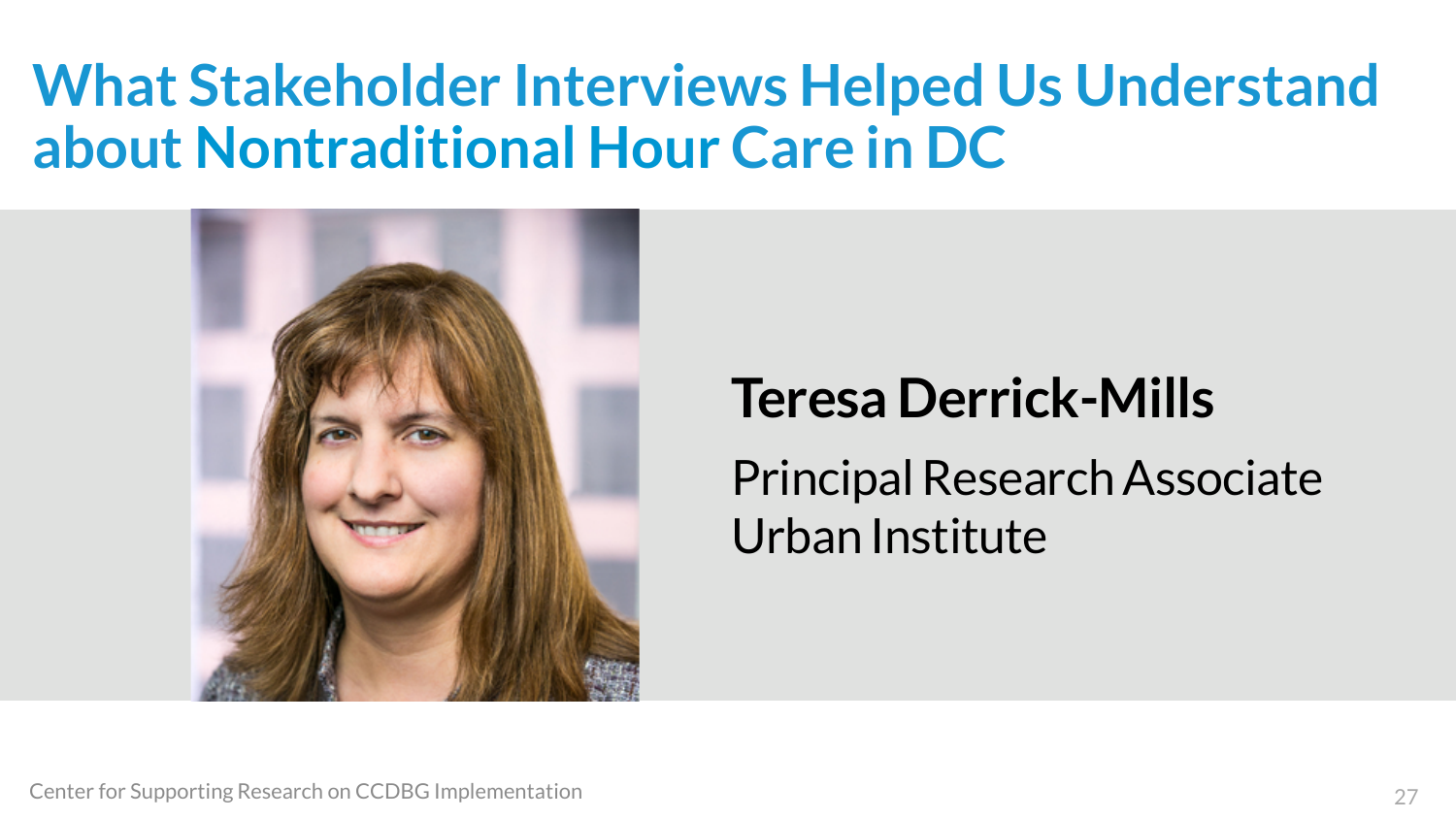# **Study Goals**

The District of Columbia requested that the study include:

- **1. Demand:** Need for licensed child care during nontraditional hours
- **2. Supply**: Existing licensed child care available during nontraditional hours
- **3. Gaps:** Unmet needs for nontraditional hour care
- **4. Policy Solutions:** Recommendations for expanding the number of licensed child care programs offering nontraditional hour care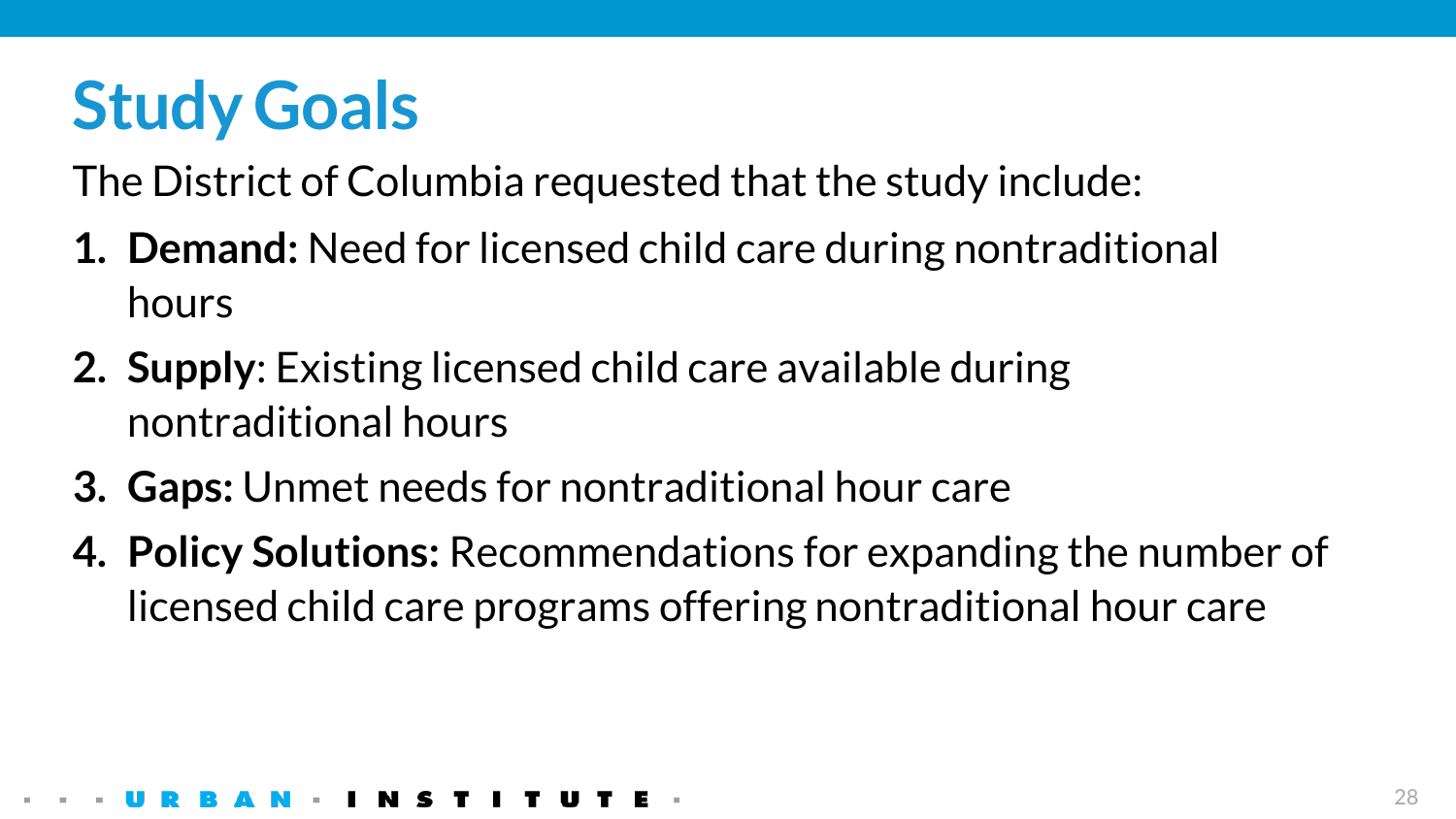### **What Data Sources Did We Use?**

| <b>Types of</b><br>questions                           | <b>Administrative</b><br>data | <b>Other Existing</b><br>data | Stakeholder<br>perspectives |
|--------------------------------------------------------|-------------------------------|-------------------------------|-----------------------------|
| Demand                                                 | $\overline{\mathsf{X}}$       | X                             | X                           |
| Supply                                                 | X                             |                               | X                           |
| Gaps                                                   | X                             | X                             | X                           |
| Possible policy<br>solutions, context,<br>and barriers |                               |                               | $\sf X$                     |

### T U Е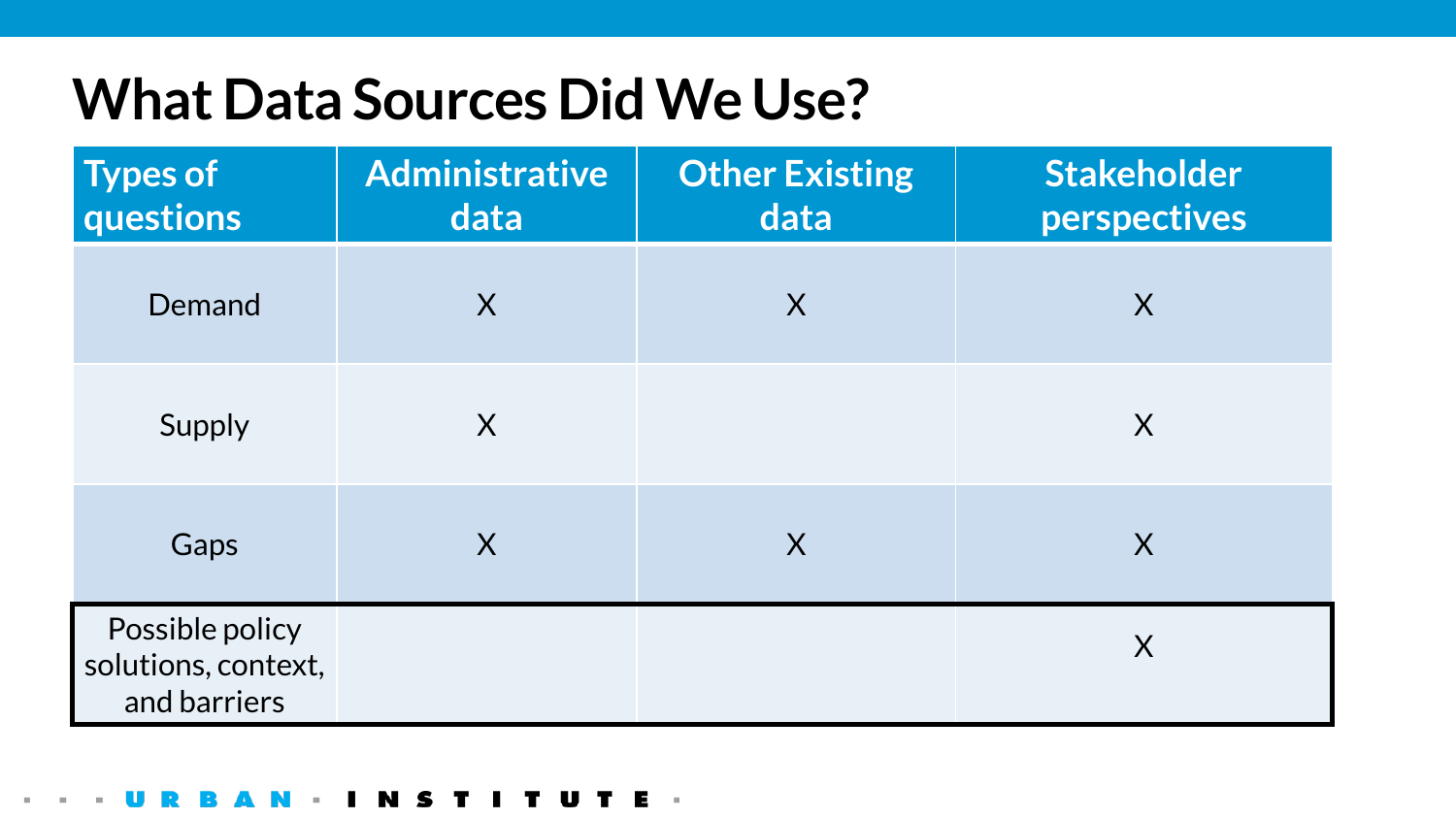### **Stakeholders Consulted—Who and How?**

| <b>Types of Stakeholders</b>     | <b>How</b>                                            |  |
|----------------------------------|-------------------------------------------------------|--|
| People who shape CCDF policy     | Semistructured interviews by phone and in<br>person   |  |
| People who implement CCDF policy | • Semistructured interviews by phone                  |  |
| Child care operators             | Survey by phone<br>Semistructured interviews by phone |  |
| Other DC government officials    | • Semistructured interviews by phone                  |  |
| Others with insights             | Semistructured interviews by phone<br>$\bullet$       |  |

We were not able to include parents or guardians in this study.

I T U T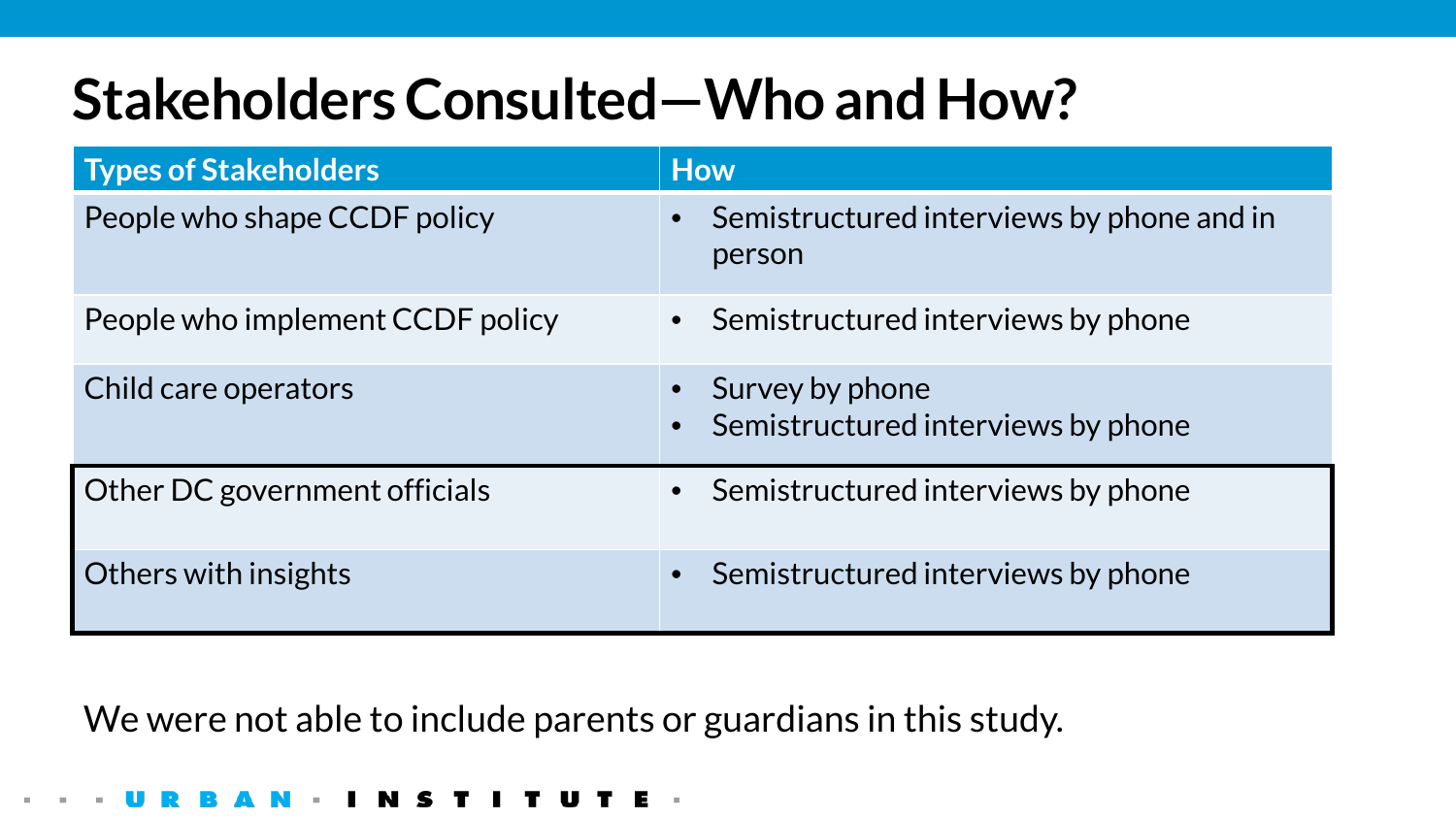### **Why Talk to Stakeholders? To Better Understand the Problem**

- Data confirm that there **IS** a potential problem
	- Large gap between number of children whose parents work nontraditional hours and amount of licensed care offered
- Is it a real problem?
	- Do we have reason to believe parents would use the care if more were provided?
- What are the reasons for the gap?
	- Why don't more providers offer nontraditional hour care?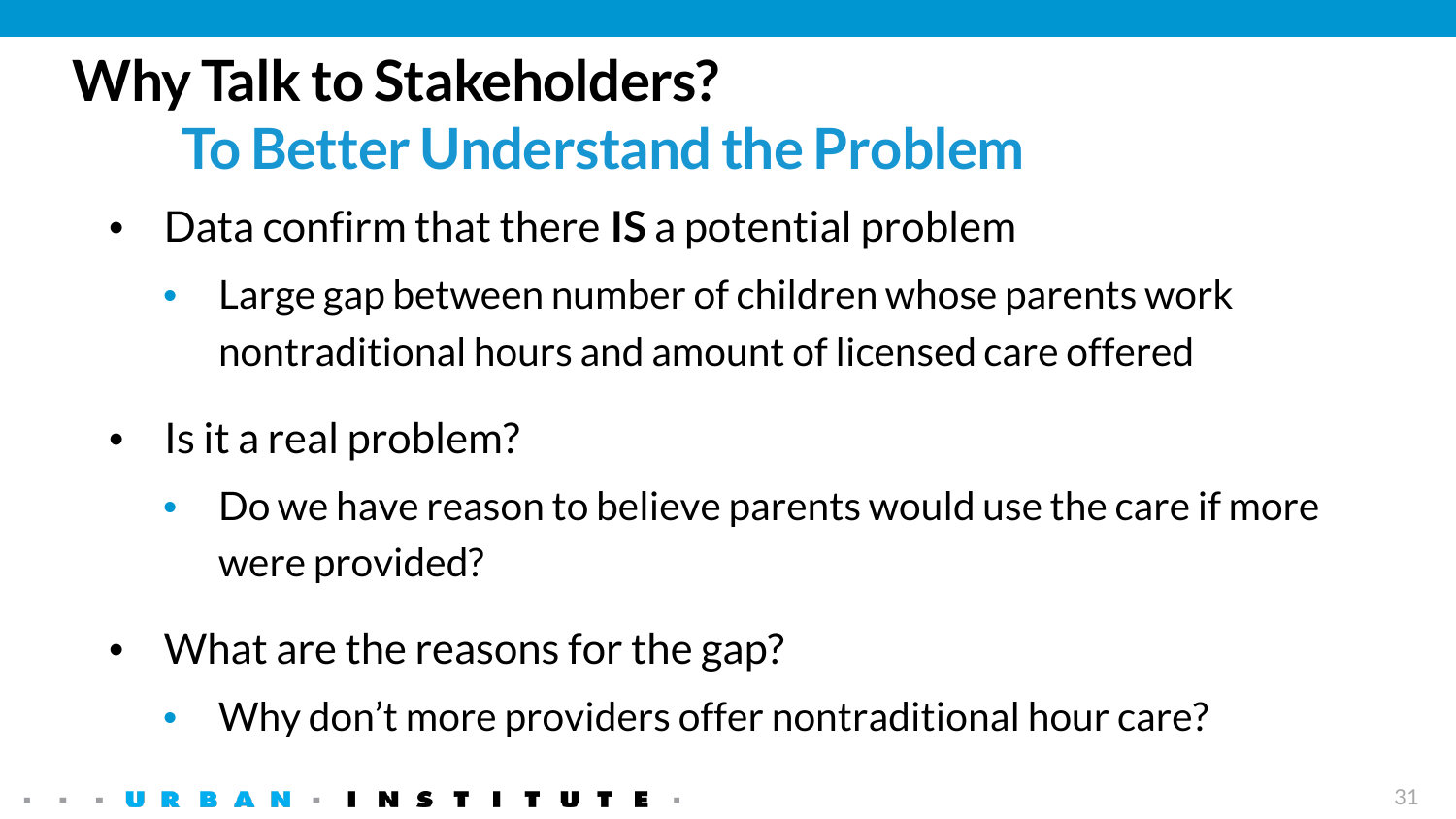# Why Talk to Employers?

Is the gap a real problem?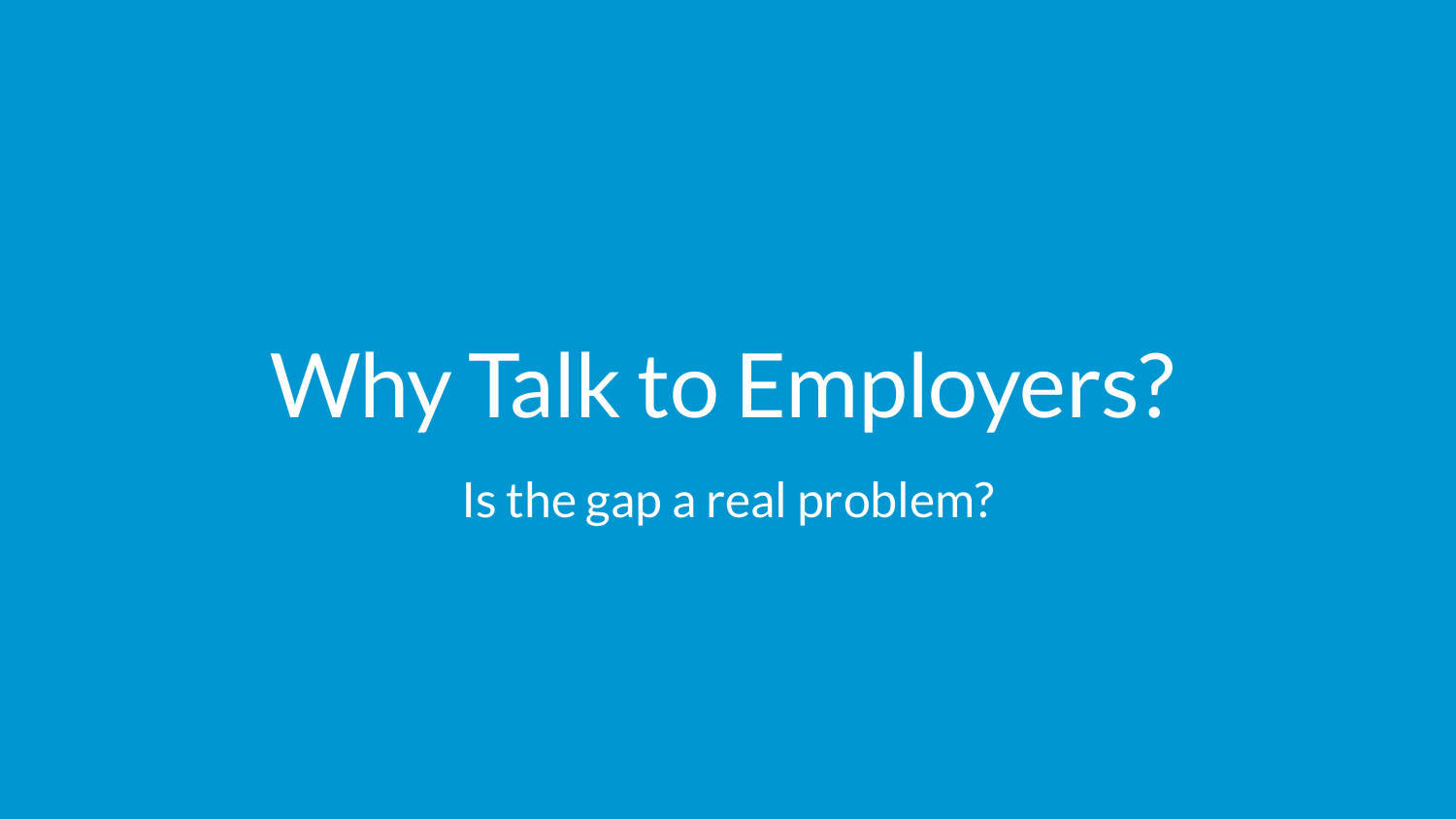# **Understand Employer Concerns about Limited Nontraditional Hour Care**

*"Having more flexible [child care] hours would get us a larger pool of job candidates. I think our candidate pool is self-selecting because of the hours people have to work. A lot of people just cross off [this industry] because they know they can't work those hours since they have no child care."* 

—Local assistant manager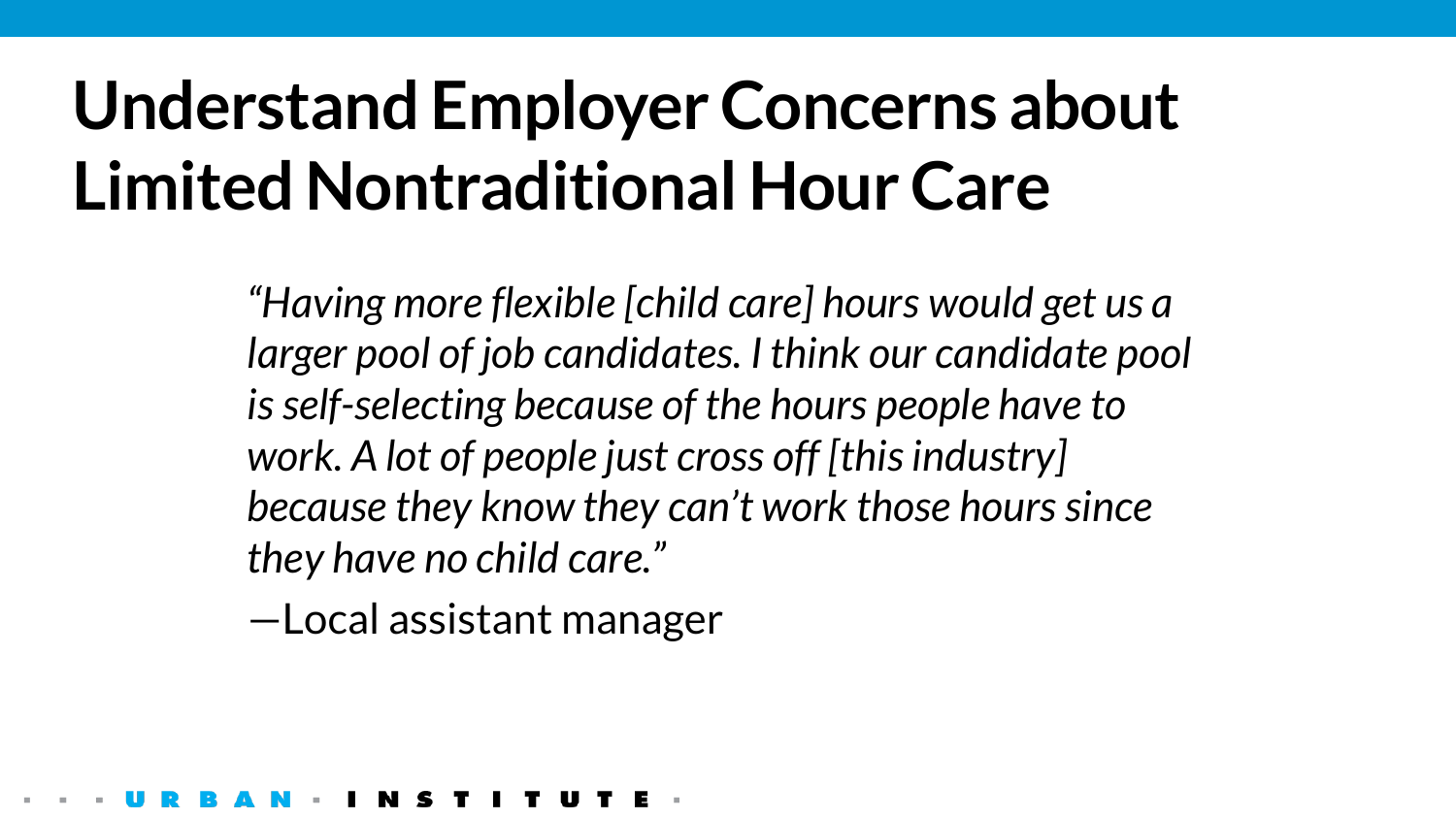# **Gather Insights on Parental Challenges and Preferences**

*"A lot of people have to scramble to find child care with a family member. And if the family member falls through, and that's a recurrent problem, they can end up losing their jobs. It's hard for single parents, young parents, or when both parents work odd hours."*  —Local supervisor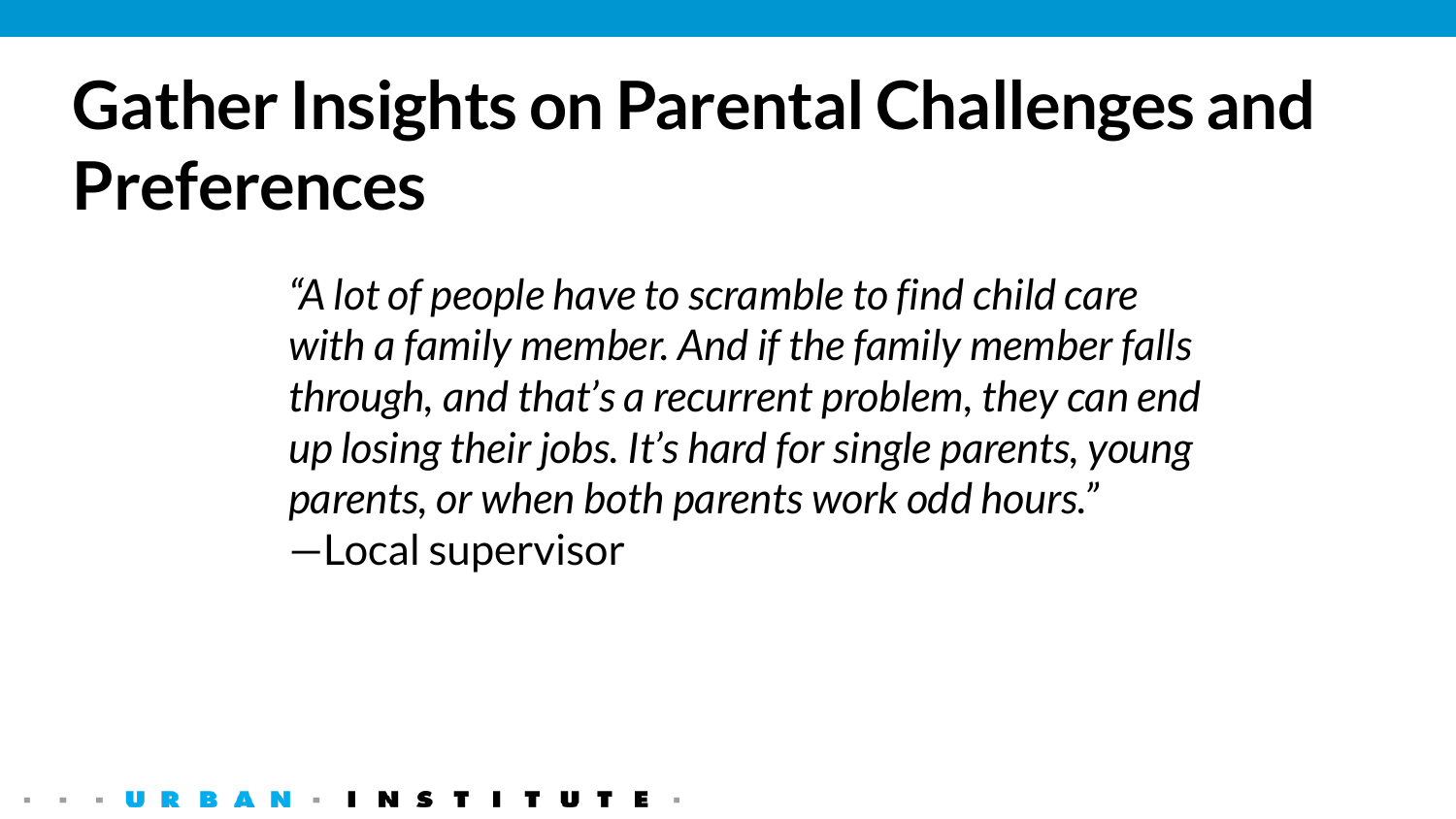## **Policy Recommendation Shaped by Employer Interviews and Provider Interviews**

### **Stabilize demand**

• Help child care providers partner with businesses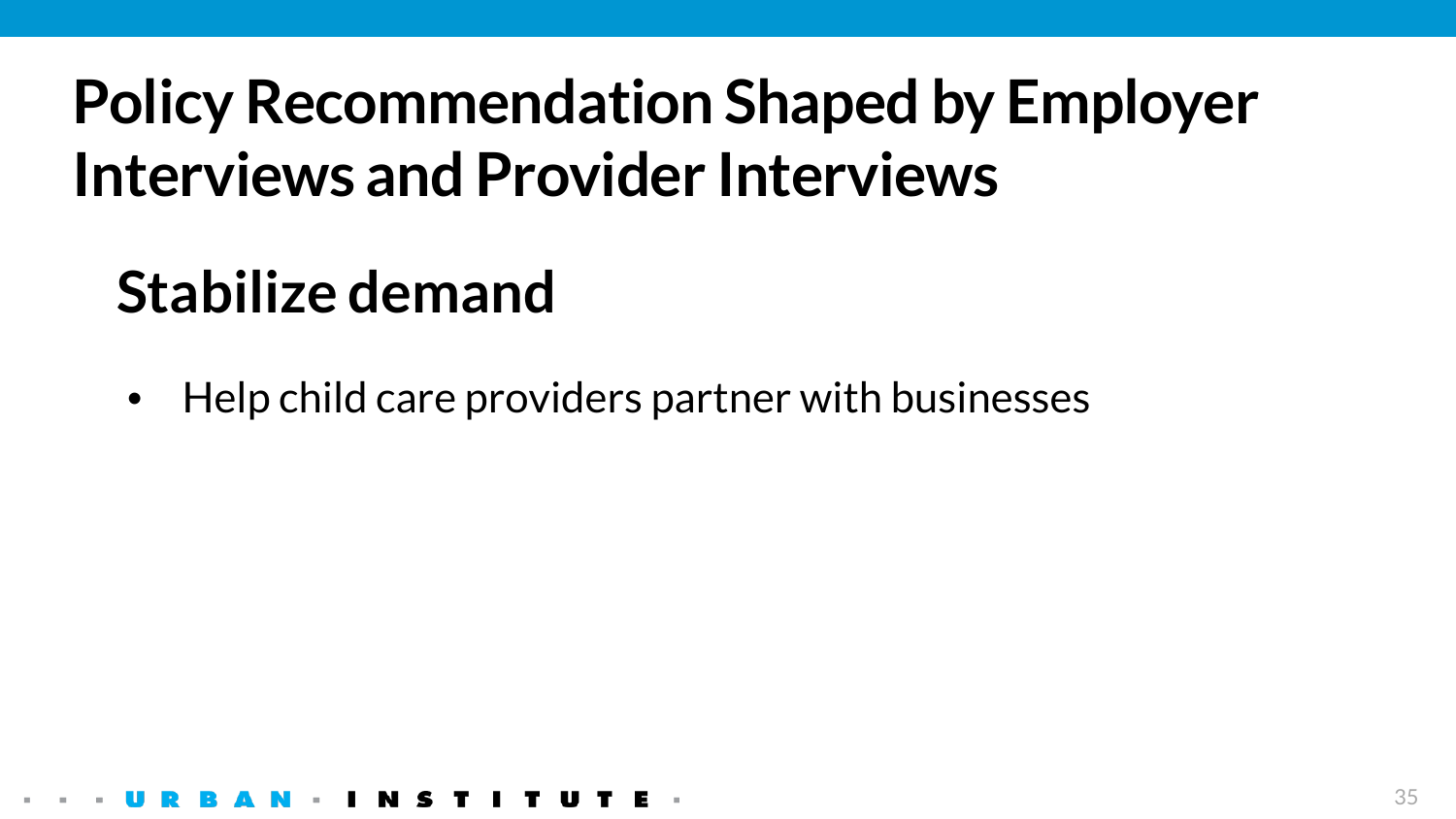# Why Talk to City Planning Officials?

What are potential barriers to offering nontraditional hour care?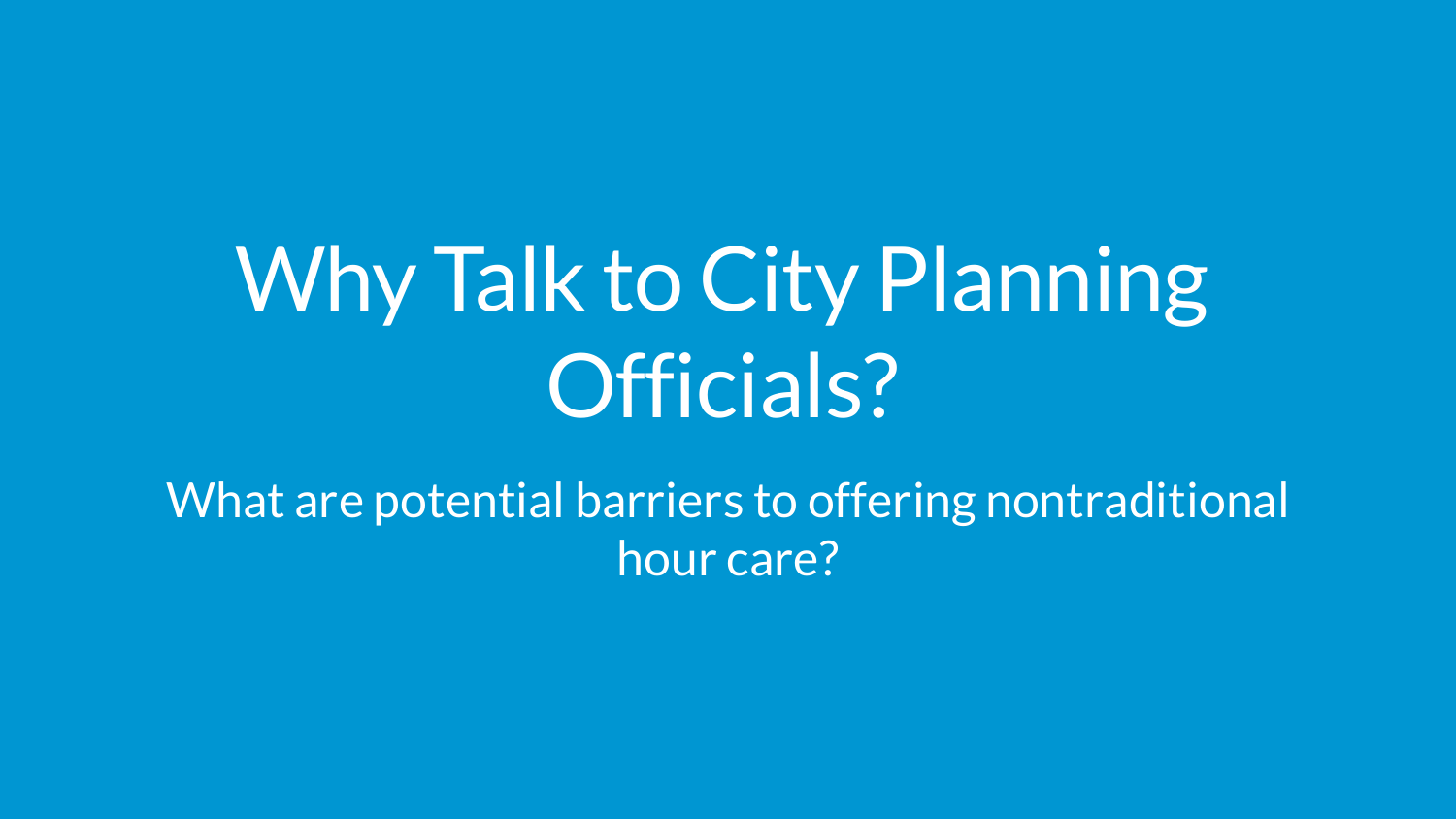# **Zoning is a City Planning Function**

All cities (and other local areas) have rules and regulations about space

- What parts of the community can people live in?
- What parts of the community can business operate in?
	- What kinds of businesses can operate in what parts of the community?
	- What hours can those businesses can operate?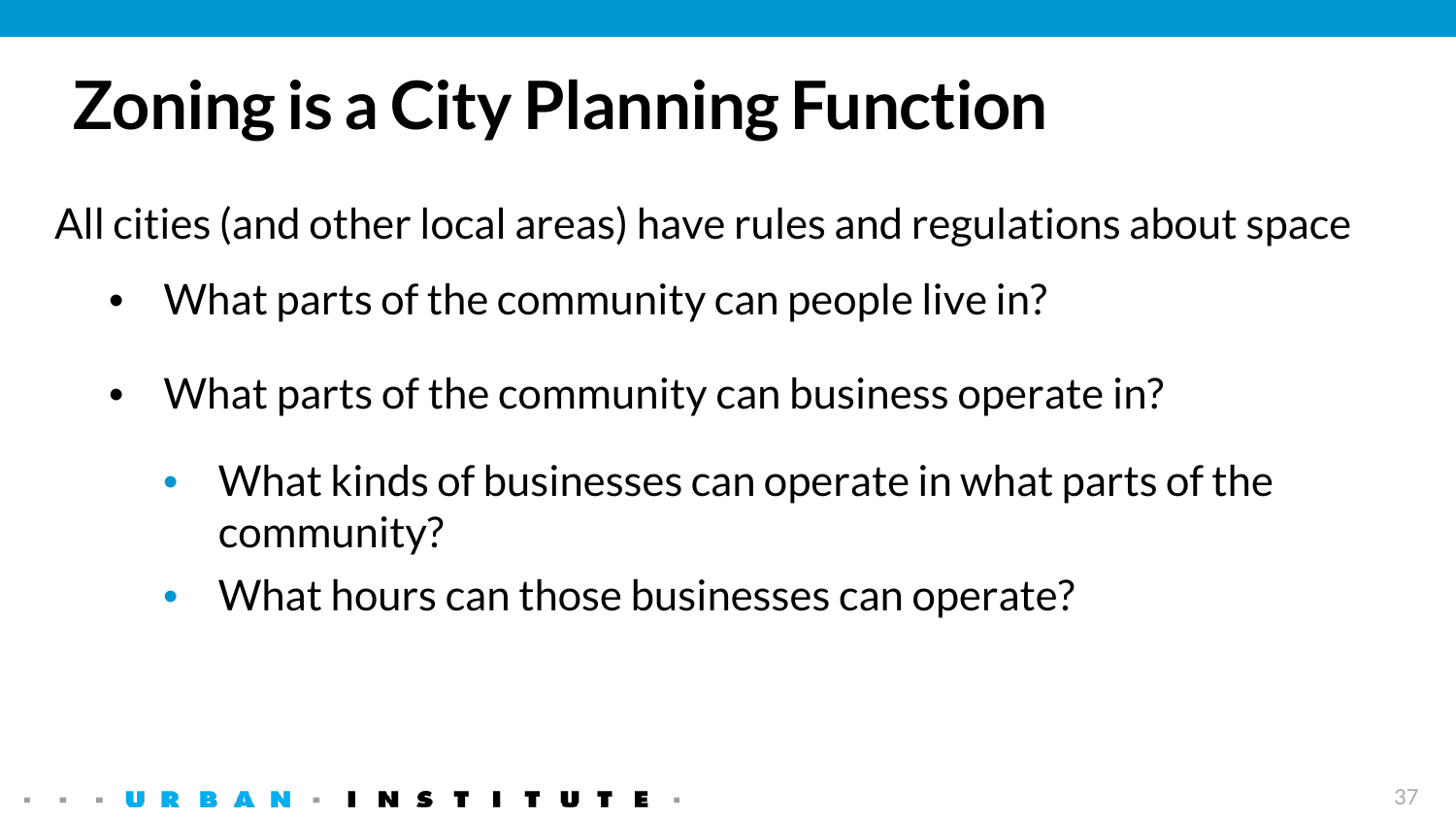## **How Might Zoning Requirements Affect the Availability of Nontraditional Hour Care in DC?**

- Zoning regulations
- Zoning process and costs
	- Online information
	- Liaison to help
	- Cost to apply
	- Timeline
	- Community input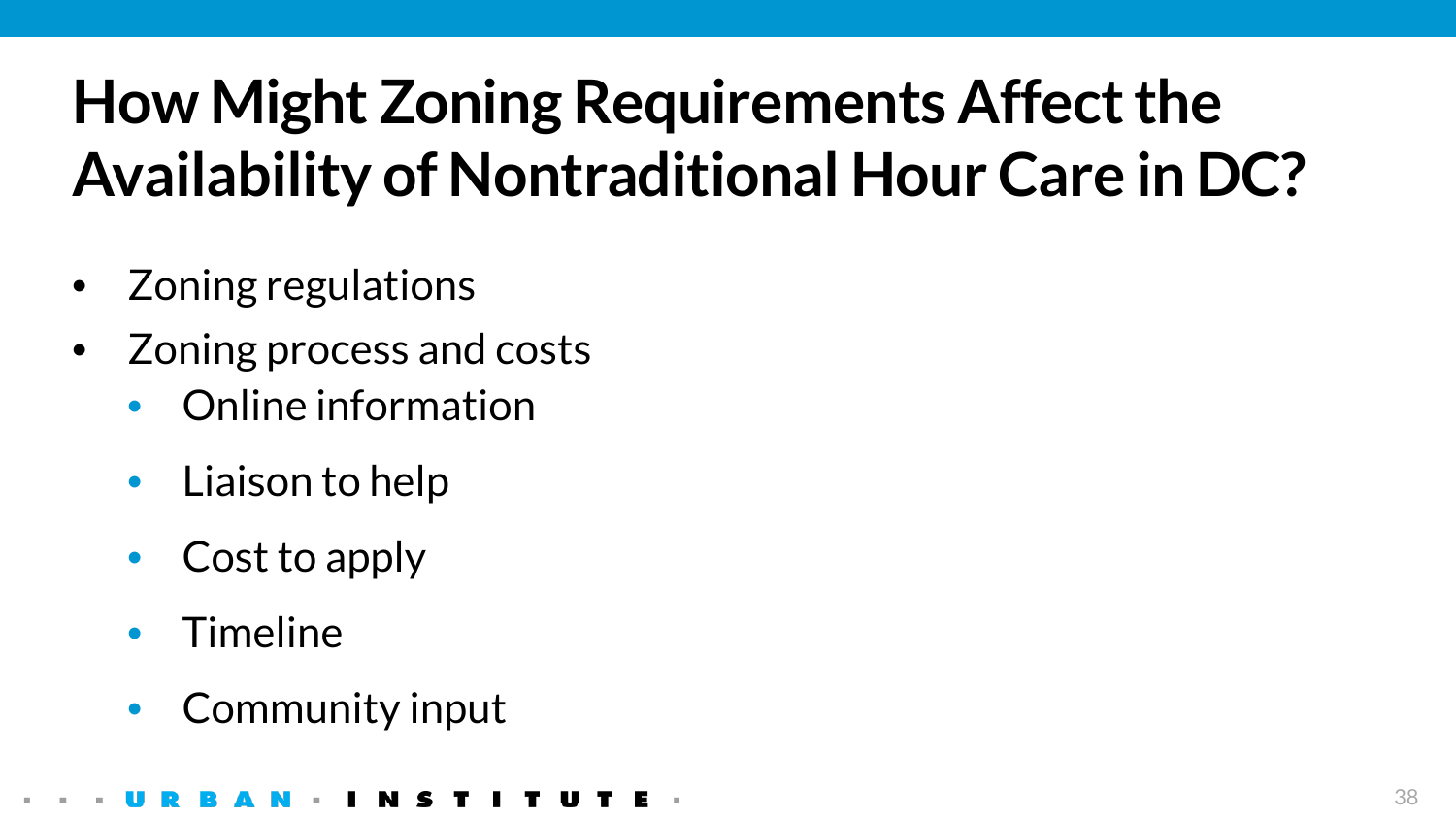## **Policy Recommendation Shaped by City Planning Official Interviews and Provider Interviews Improve Outreach and Consumer Education**

• Engage with zoning and Advisory Neighborhood Commissions on child care needs and processes

**Differentiate Supports to Meet Providers' Start-Up and Ongoing Needs** 

- Provide help with the zoning application fee
- Help providers understand the zoning process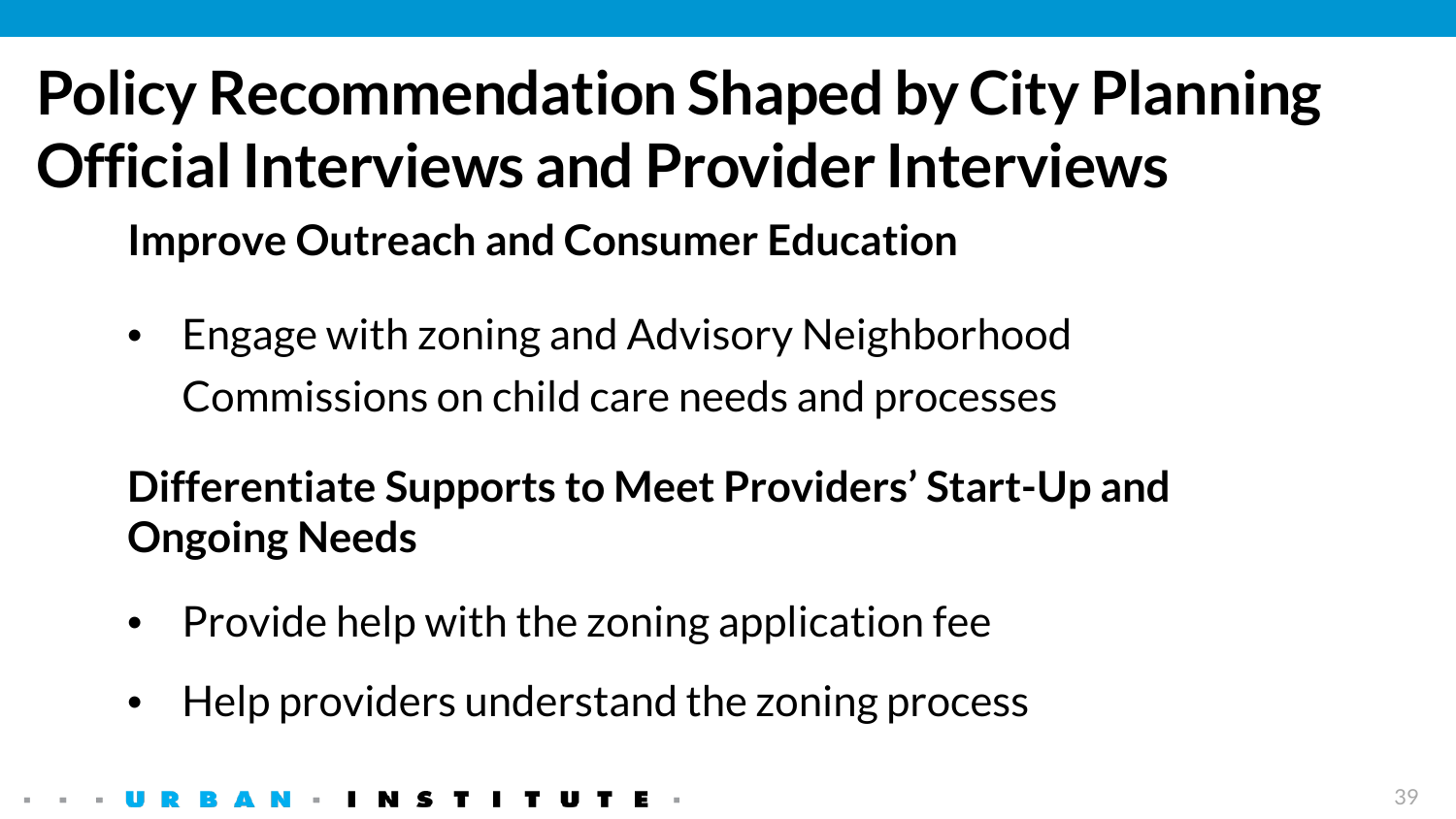## **What Stakeholder Interviews Helped Us Understand about Nontraditional Hour Care in DC**

- The gap is a real problem
- Improving information, awareness, and coordination may support supply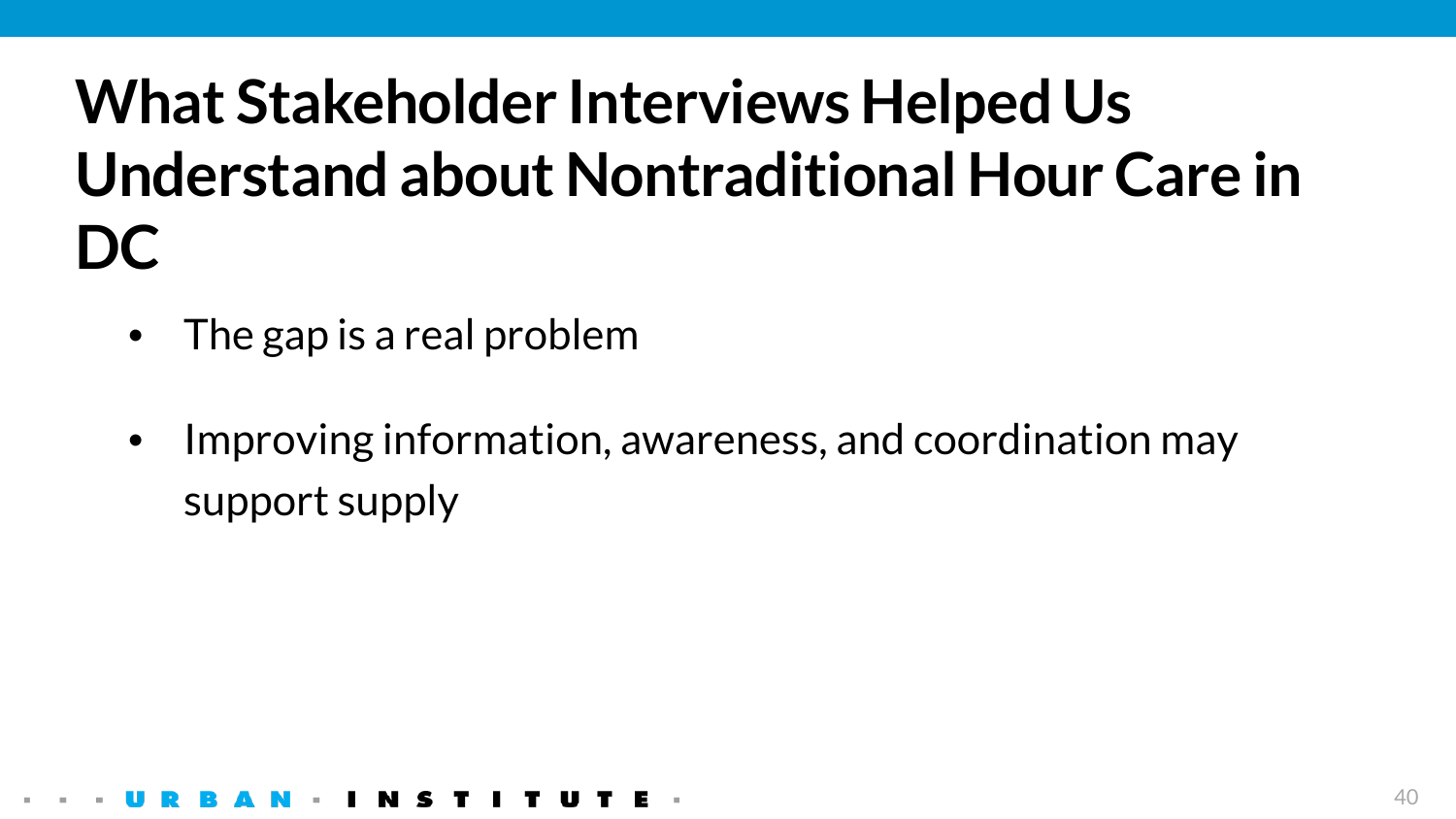

Contact Teresa Derrick-Mills at [tderrick-mills@urban.org](mailto:tderrick-mills@urban.org)

You can learn more about the ways that we used stakeholder insights in our report, *[Nontraditional Hour Child Care in the District](https://www.urban.org/research/publication/nontraditional-hour-child-care-district-columbia)  of Columbia* (Sandstrom et al. 2019)

• See appendix B of the report for the basic set of questions we used when speaking to people other than child care providers.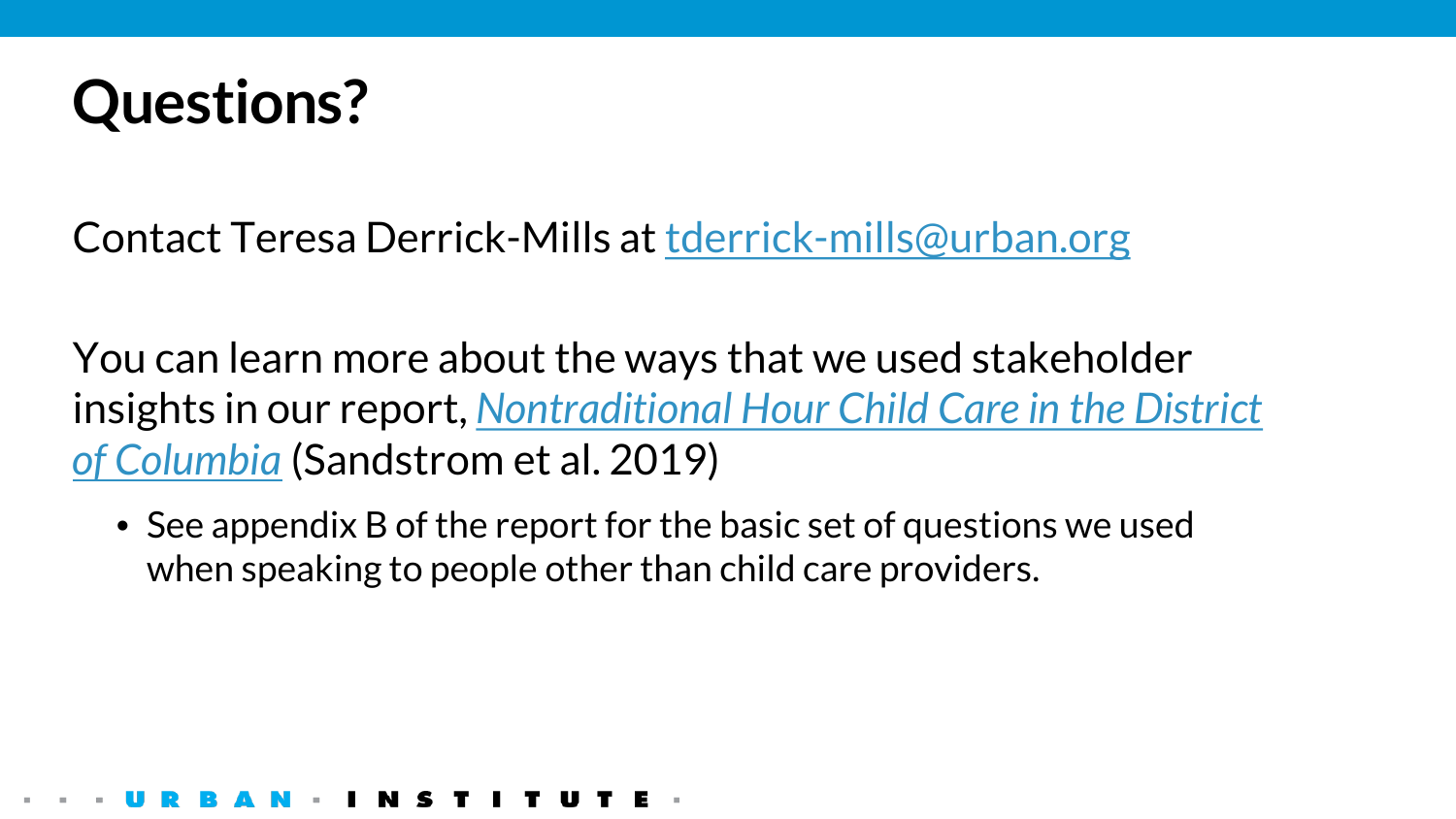# **Reactions**



### **Linda Saterfield**

### Interim Associate Director Illinois Office of Early Childhood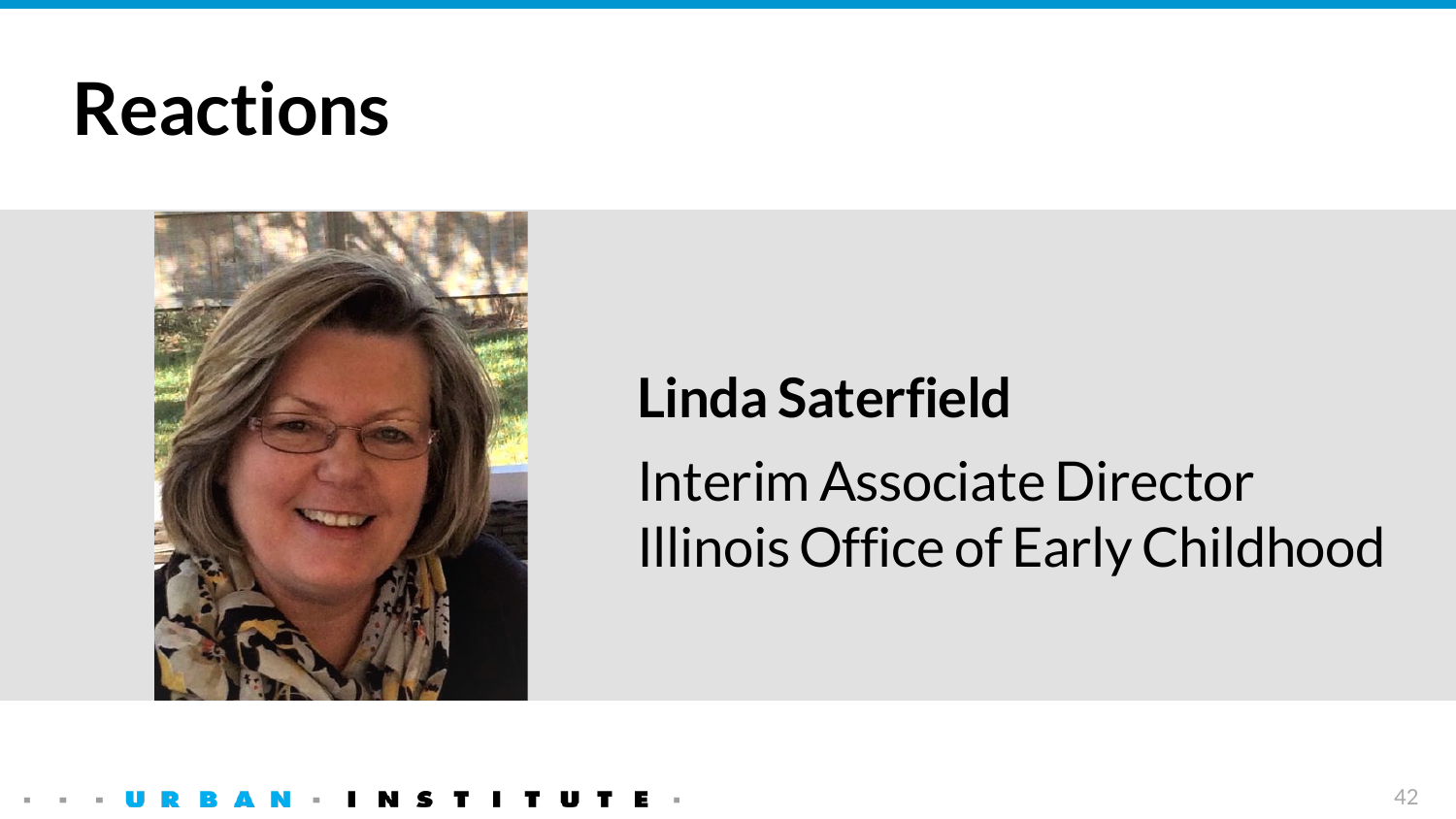# **Questions and Reflections**

Please type into the chat box any questions you have for the panel of presenters.

We also welcome your comments and reflections.